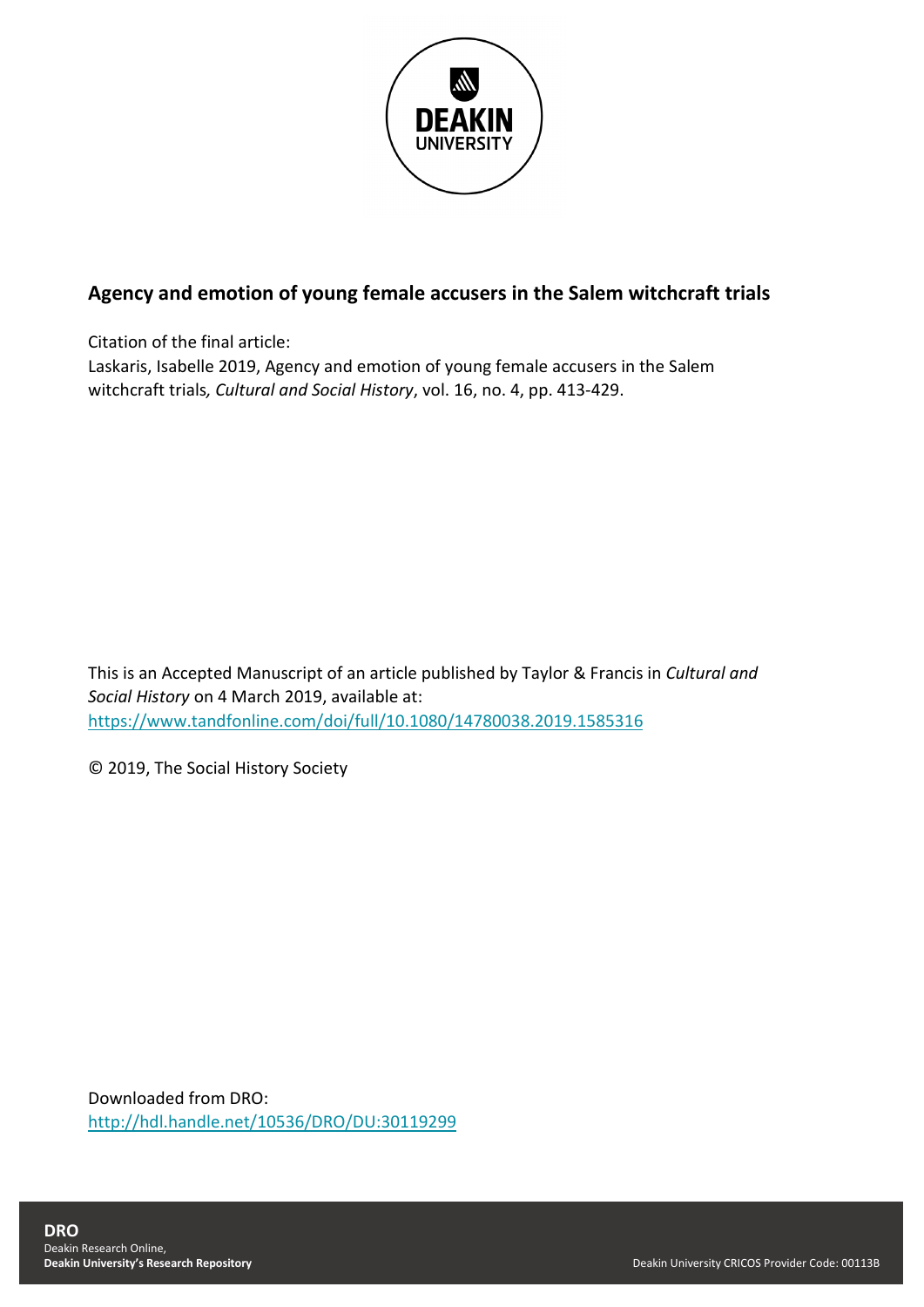# **Agency and emotion of young female accusers in the Salem witchcraft**

# **trials**

This article utilises emotions theory to explore the actions and behaviour of the young female accusers in the Salem witchcraft trials. It argues common historical interpretation of this behaviour has largely ignored the cultural context of witchcraft belief among young women, as well how agency and emotion functioned in the courtroom setting. By comparing the physical and emotional reactions of the young Salem accusers with other cases of young female bewitchment across England and New England, I argue this behaviour was a cultural response to witchcraft which imbued young female accusers with unprecedented cultural power and agency.

Keywords: witch-trials, Salem, emotions, witchcraft.

Word count: 8,955

# **Introduction**

At the center of the 1692 Salem witch-trials was a core group of young women, aged between nine and twenty, who accused numerous people of witchcraft, leading to the execution of nineteen.<sup>1</sup> Despite the lengthy historiography of this event, the essential question regarding the behaviour of these young women has never been sufficiently answered. While some historians have acknowledged these young women played a significant role in the events of 1692, there has been very little analysis of the dynamics of expression that led to unprecedented cultural power amongst a typically powerless group. Furthermore, no substantial analysis been conducted to compare the behaviour and actions of the young Salem accusers with other cases of young female bewitched across England and New England. This comparison is important because it frames the actions of the young Salem accusers within a cultural context that included similar cases of bewitchment leading to accusation.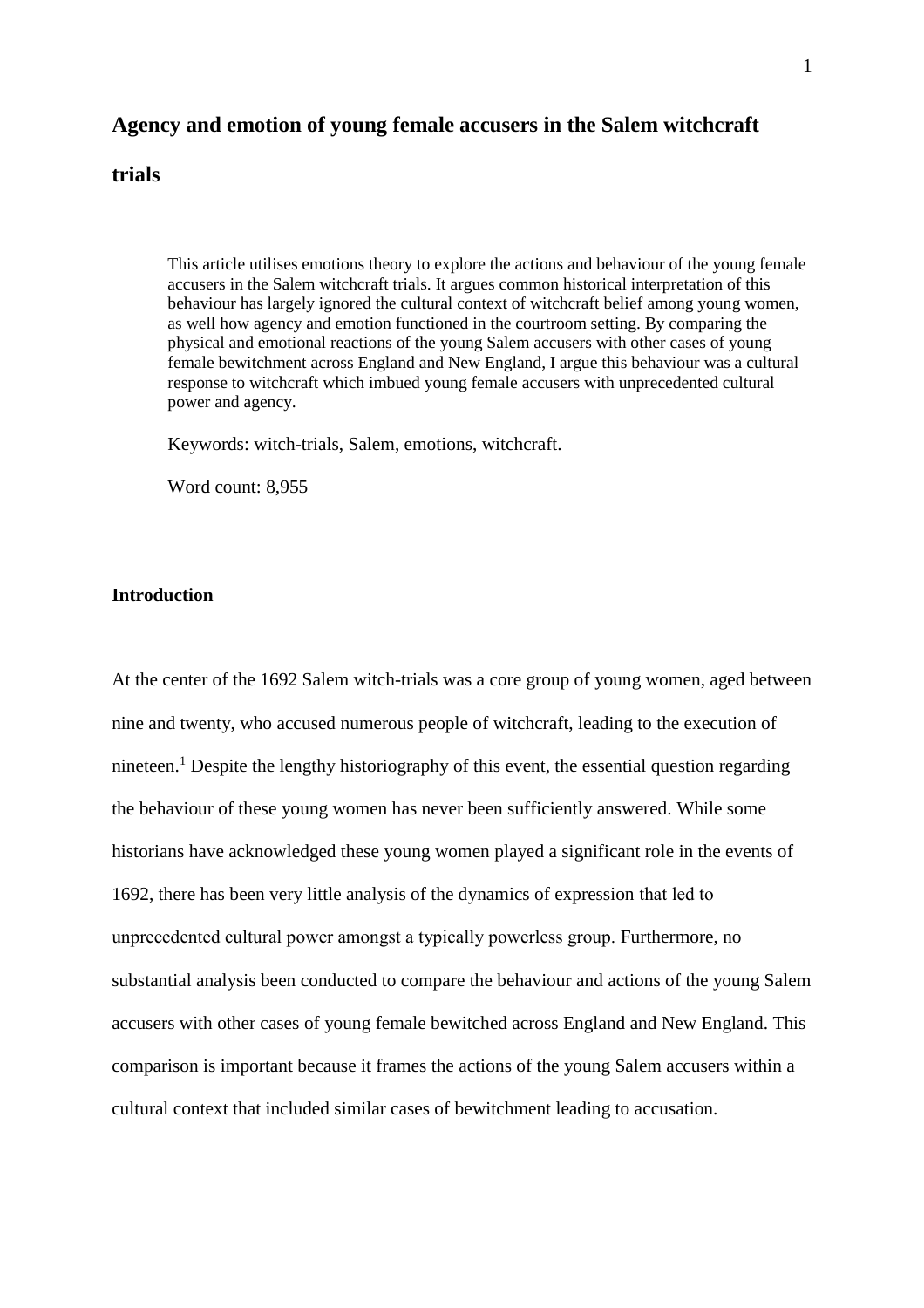In recent years the historical study of emotions has been applied to witchcraft cases to shed new light on problems of gender and agency by exploring the emotional norms and relationships that drove historical action. Although relatively new, the 'histories of emotions' field has been incredibly useful to witchcraft studies, because as some scholars suggest, witch trials were "dramas of emotional expression and repression." <sup>2</sup> Some of the central themes of utilising emotions as an analytical framework involves deciphering the emotional norms and expectations of witchcraft, as well as the role and influence emotions played in witchcraft contexts. By so doing, historians have uncovered the hidden depths of witchcraft belief, and provided an important yet neglected aspect of witchcraft accusations that goes beyond the typical sociopolitical reasonings of the past.

There has been relatively little study on emotions and the Salem witch-trials as of yet, but there is little doubt this will be a fruitful exercise for historians due to the availability of the records and their rich emotional content. In the context of the behaviour of the young female accusers, emotions theory overcomes two inherent challenges – firstly, it treats emotions as key drivers of historical action and change, thereby rendering the girls' capacity to act as reasonable historical actors affecting real action and change.<sup>3</sup> This is important, because much of the Salem historiography underestimates or delegitimises the active role these young women played in the trials. Only by recognising the legitimate agency of these young women is it possible to take their role in this process seriously, and thus move towards understanding the complex fears, desires and anxieties leading to witchcraft accusations. Secondly, it overcomes the challenge of remaining objective by assuming the emotions during the trials were genuine representations, therefore allowing proper exploration of their meaning. This is important because the most common approaches to the behaviour of these young women tends to polarise their behaviour as either pathological or fraudulent.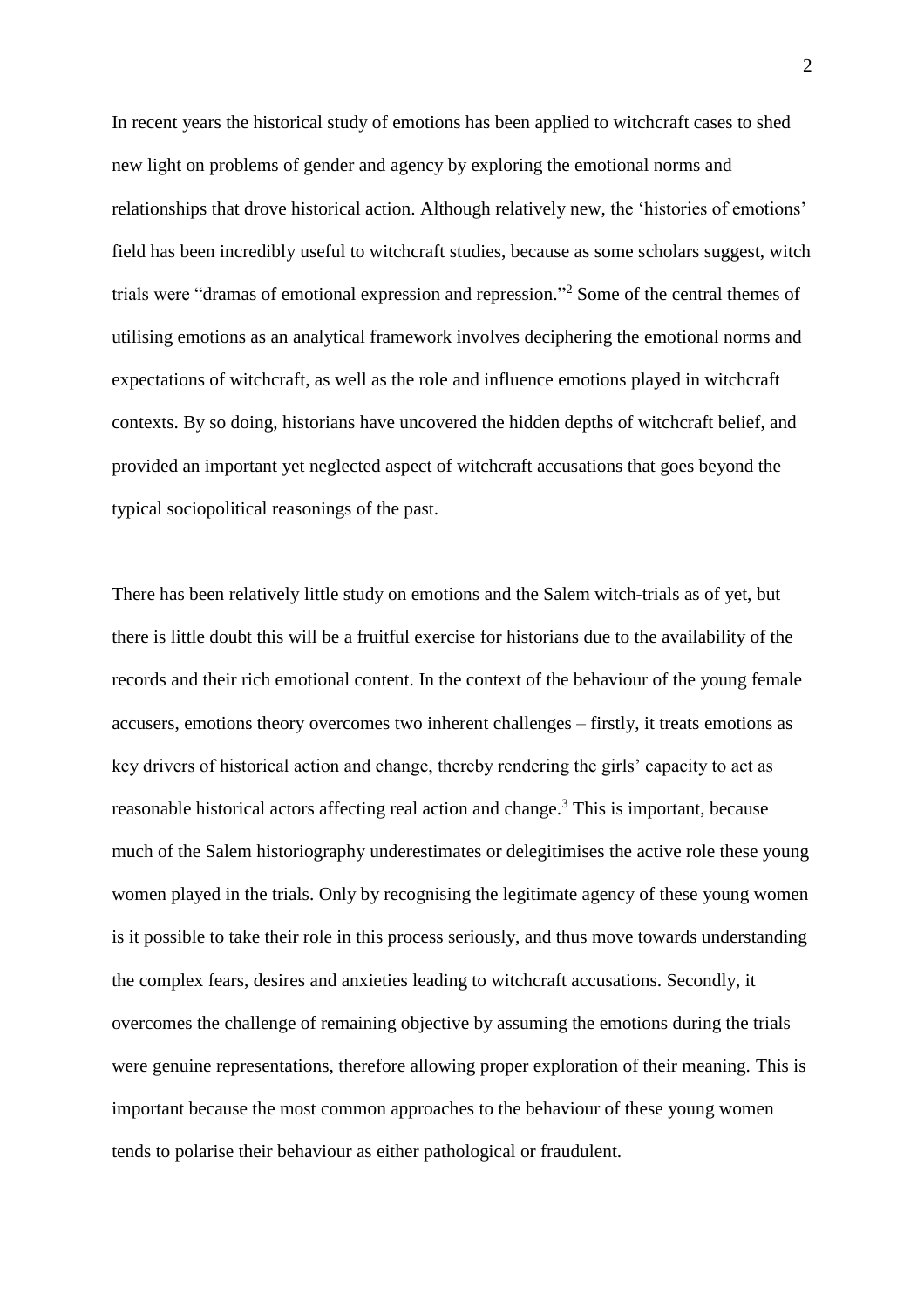By utilising emotions as a lens through which to explore commonalities in behaviour and narrative in witchcraft cases involving young female accusers, this paper aims to provide a much-needed cultural approach to understanding the actions and behaviour of these young women. Discussion centers around emotional expression including emotion and the body, common emotions directed by accusers and common narrative themes in young female accusations. The final discussion centers around one of the most understudied yet most unique aspects of the Salem accusations – the murder accusations that accompanied witchcraft accusations. The intention of identifying commonalities is not to suggest that young female accusers were acting as a homogenous group, but to further the argument that this behaviour was part of a cultural belief system grounded in Puritan religious culture. As such, the witch-hunt was a result of internal belief actively shaped by these young female participants.

#### **Historical approaches to the young female accusers in the Salem witch-trials**

The need for a different analytical framework in which to view and discuss the behaviour of the young Salem accusers was identified by E. J. Kent. In her discussion on the Salem girls, Kent suggests a cultural historical approach has yet to be applied to the events of 1692.<sup>4</sup> Despite assertions that there is little left to say on the topic of Salem, historians have typically categorised the actions and behaviour of these young women in one of two ways. Some have maintained the girls were suffering from a medical or mental disorder, thereby rendering their behaviour as helplessly irrational. Most recently, Emerson W. Baker suggested the girls were suffering from mass psychogenic disorder which, like previous medical explanations, hinders capacity to view these young women as reasonable historical actors.<sup>5</sup> The other prominent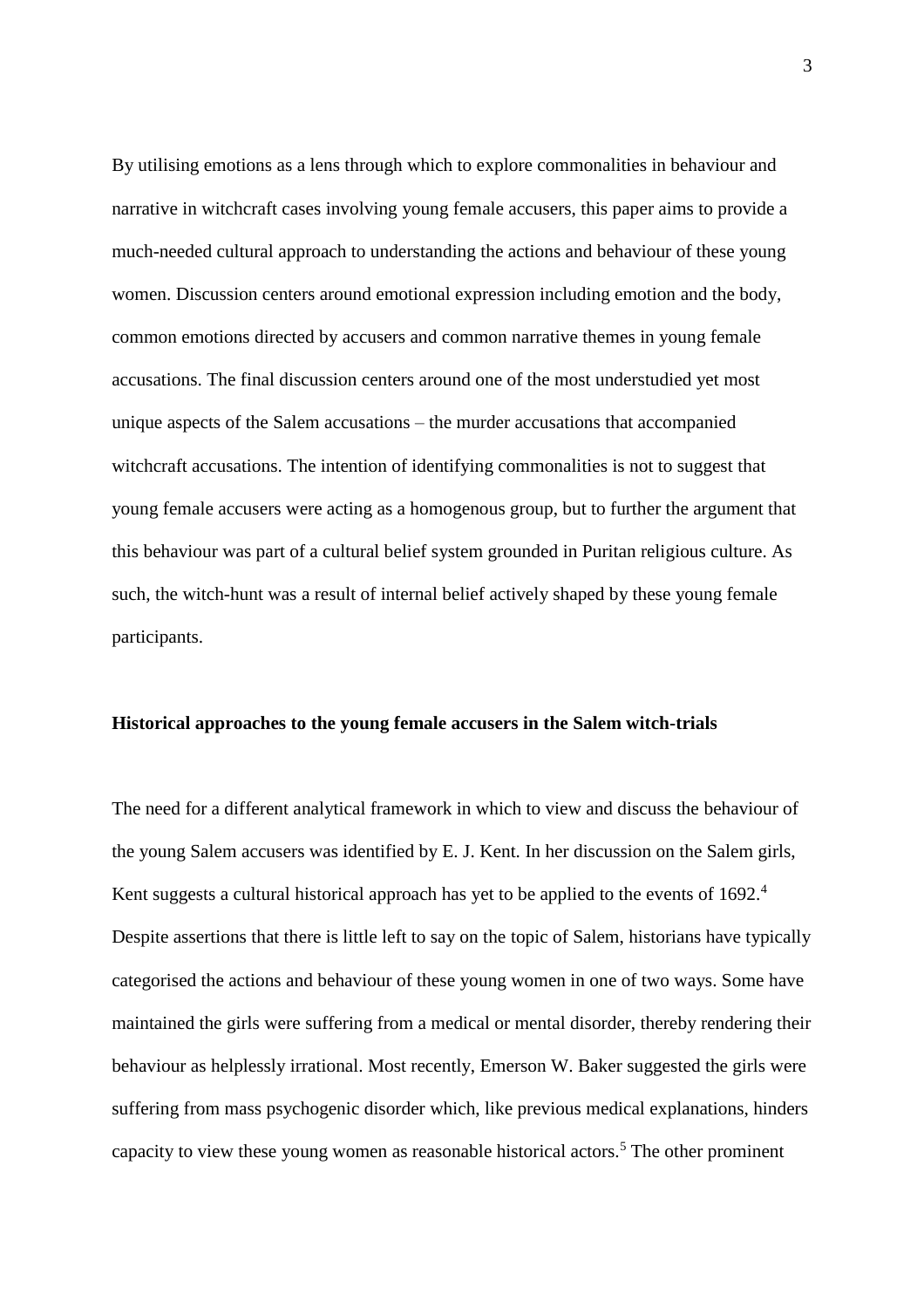approach has been to view their behaviour as deliberately fraudulent. Bernard Rosenthal's work is reflective of this, pointing to instances of perceived calculated action and the confession of Ann Putnam Jr. as evidence of fraud.<sup>6</sup> In fact, fraudulent explanations are frequently considered, even when they do not form the central thesis. Mary Beth Norton's work, *In the Devil's Snare* (2002)*,* went further in its attempt to understand the behavior of the young female accusers by drawing connections between their traumatic experiences on the frontier.<sup>7</sup> Despite this, Norton ultimately suggests their actions progressed from genuine to deliberate fraud during the long trial process.<sup>8</sup> This skepticism is closely linked to the involvement of adolescent girls, who joined the group of accusers after the initial afflictions occurred among younger children. Peter Hoffer, another fraud advocate, suggested the group dynamics that eventuated when adolescent women joined the group of accusers was akin to the formation of a "gang of juvenile delinquents."<sup>9</sup>

The problem with medical, psychological and fraudulent approaches is that they are all reductive interpretations. While medical and psychological explanations provide allencompassing suggestions for behaviour, thereby treating the accusers as a homogenous group, the 'fraud' argument prevents insightful historical analysis into the narratives provided by these young women by framing all of their actions as disingenuous. Moreover, both explanations are reductive of young women's belief in the supernatural. Chadwick Hansen suggested "one cannot fully understand any aspect of the events at Salem without a recognition of the genuine power of witchcraft in a society that believes in it."<sup>10</sup> Ironically, his work *Witchcraft at Salem* (1969) went on to suggest the girls' behaviour was not fraudulent, but pathological – they were "mentally ill."<sup>11</sup> The invisible world seventeenthcentury early modern Europeans believed in has been acknowledged in a seventeenth-century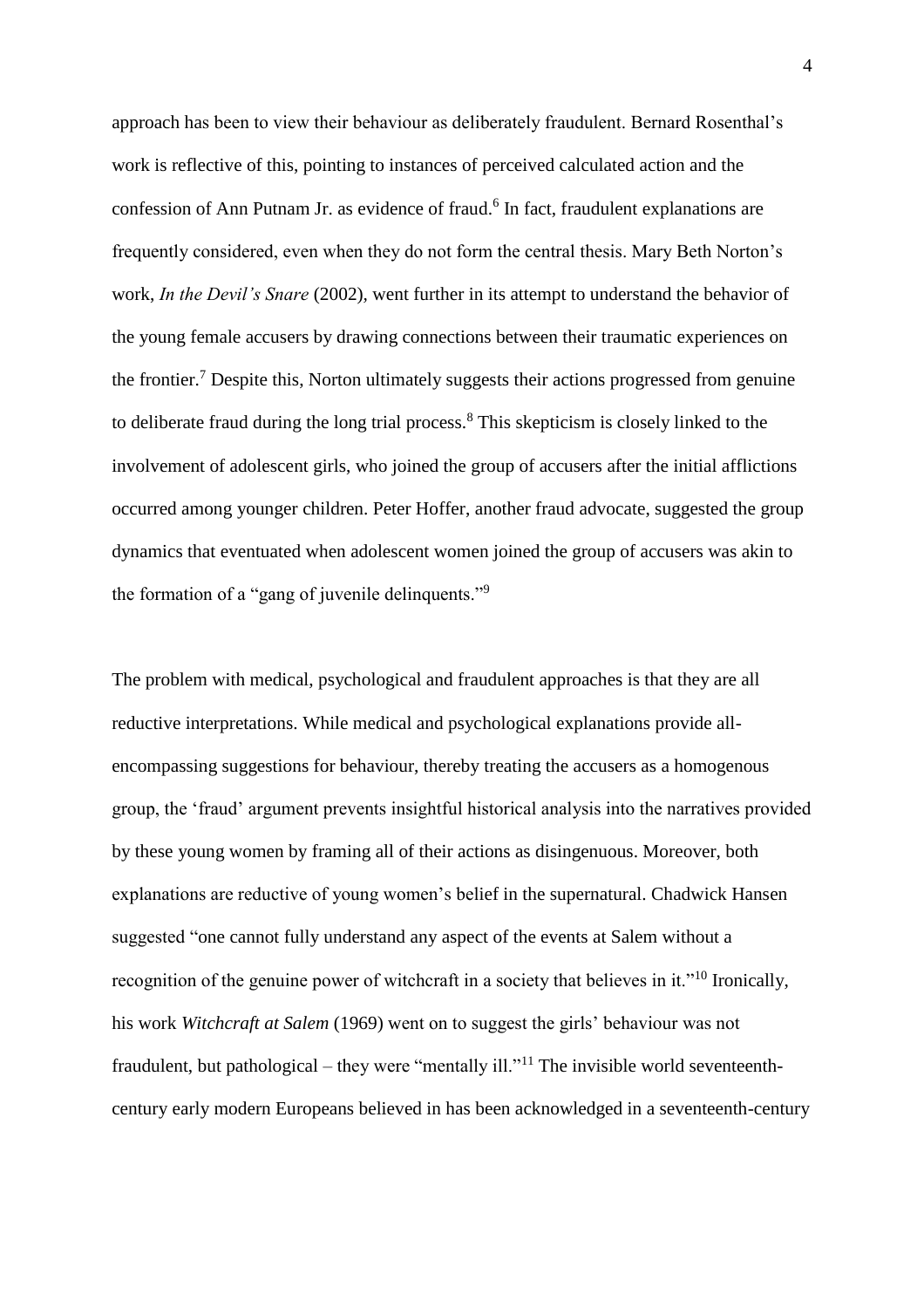New England context, yet seems to be largely ignored within discussions of the young female accusers.

The fraudulent argument deserves particular attention. Fraud advocates often point to a number of instances to prove fraud: physical evidence of pins which were found in the accusers; witness testimony that suggests the accusers were lying such as Mercy Lewis' alleged admission she did it "for sport"; and confessions by some accusers such as Ann Putnam Jr. and Margaret Jacobs.<sup>12</sup> Rosenthal claims those arguing an alternative to fraud have a difficult task because fraud advocates "have some hard evidence" such as Margaret Jacobs' confession.<sup>13</sup> This argument suggests that if some behaviour was deliberately fraudulent, then all of it must have been, and there is little else to say on the behaviour other than that it was an act of deliberate collusion.

Undoubtedly, some accusers were engaging in fraud during these trials. However, overfocus on this inevitably leads to discounting all testimony by all of these young women, by assuming all accusers acted in the same way. In the fraud argument, the similarities in behaviour and testimony across these accusers is treated as evidence of fraud. There is, however, a different and more appropriate way to read this similarity – as a contextually rational interpretation of witchcraft. Comparison to other witch-trials involving young female accusers demonstrates that this behaviour was more likely a result of an internal interpretation of the supernatural world, rather than a deliberately malicious activity. Witch trials were complex because they relied on a number of factors including cultural and social context, sincere belief in the supernatural and, often, negative emotion felt by accuser towards the accused. Accepting some fraud did occur does not mean this should be viewed as the totality of this behaviour.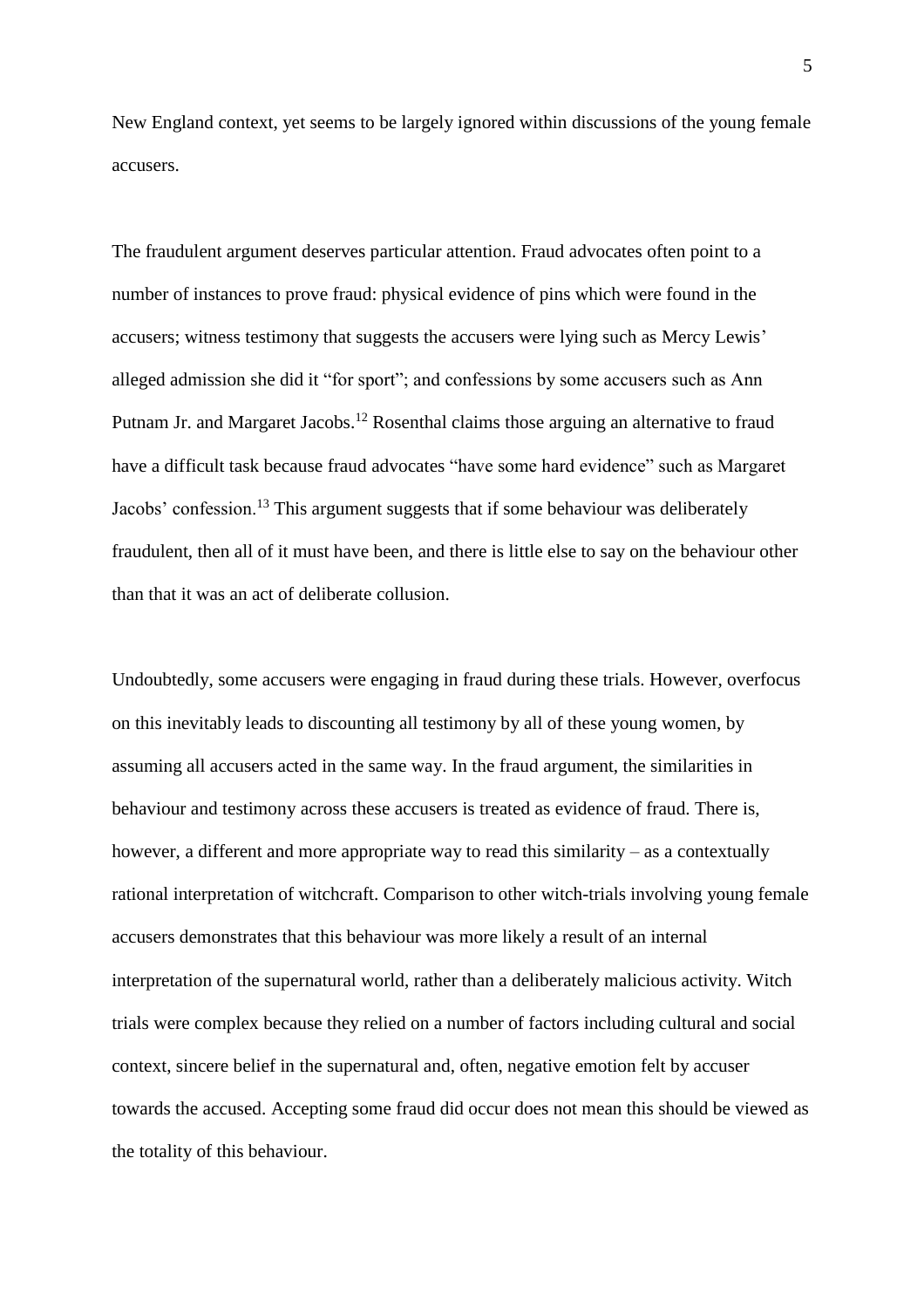By assuming they were driven by irrationality, hysteria or fraudulence, historians have placed these young women outside the boundaries of what other people thought or felt simply because of their age and gender. Moreover, their age and gender has led to fundamental assumptions about their power to truly affect the trial process. One of the most prominent works on Salem, Paul S. Boyer and Stephen Nissenbaum's *Salem Possessed* (1974)*,* took a socioeconomic approach which suggested the trials resulted out of social and economic tension within a divided community.<sup>14</sup> By identifying the source of conflict through male preoccupations with land and money, the study contends it was adults with power that shaped the events through their interpretation of the young women's afflictions.<sup>15</sup> While the suggestion that powerful adult men were responsible for the direction the witch-hunt took is certainly true to an extent, this is another example of a prominent work which denies the agency of these young women and the role they played in shaping the witch-trials.

Most recently, criticism of the Salem historiography has come from Tony Fels. His criticism is twofold – the historiography has focused too much on external causes for the witch-hunt and ignored the religious element, and it has been framed in a way that sympathises more with accusers than the victims of the witch-trials.<sup>16</sup> Fels' assertion that the most common approaches are lacking because they ignore the Puritan religious context in which this event took place is very sound. In fact, comparison to similar cases involving young female accusers further strengthens the importance Puritan religious belief played in these accusations. However, his suggestion that all approaches have favored the accusers is less convincing. As discussed, there are many examples in the historiography where historians have framed these young female accusers as unsympathetic. Taking the testimony of these accusers seriously does not need to equate to sympathy. The essential problem with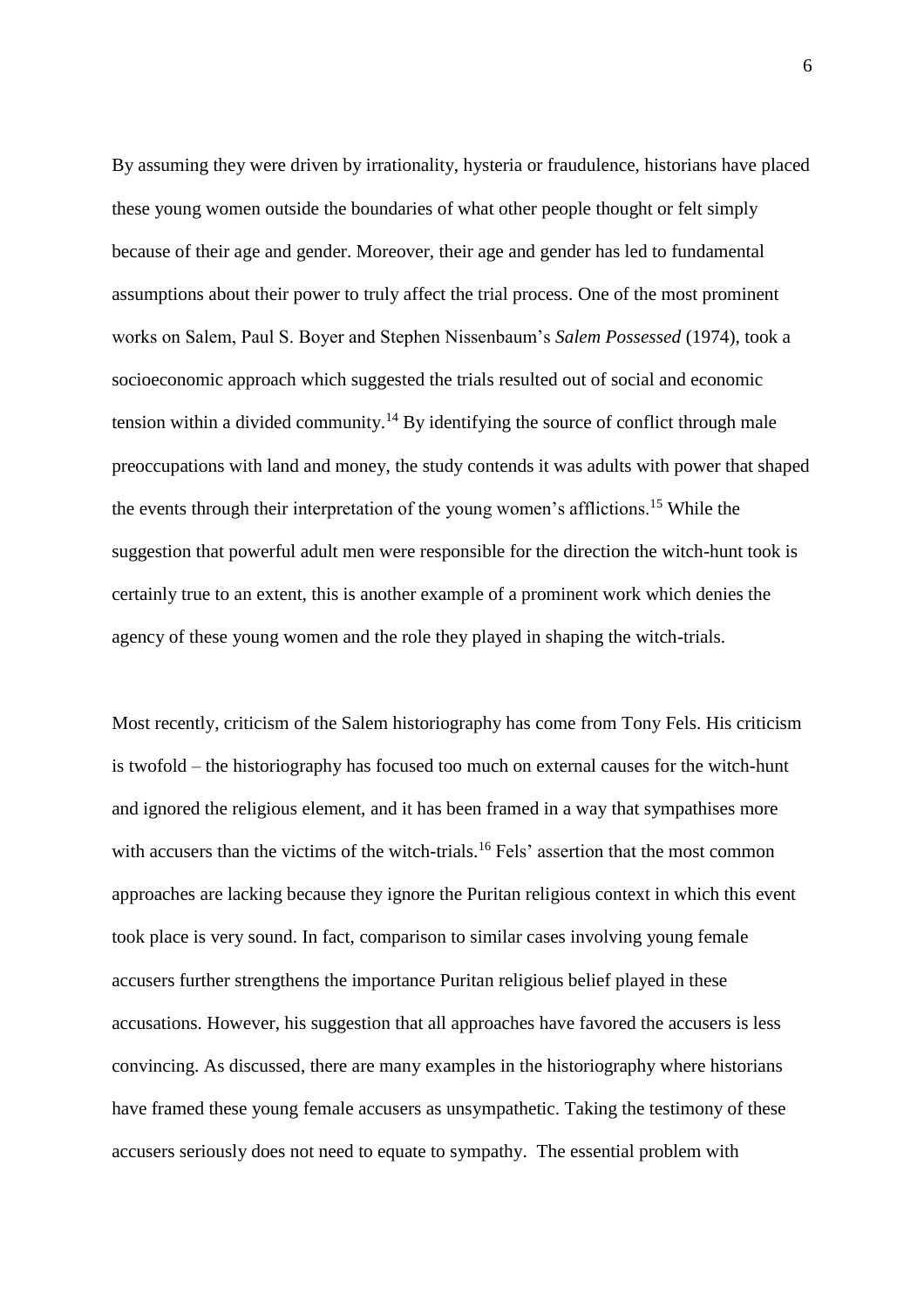overemphasising external sociopolitical factors is that it ignores the complexities of the trials, particularly the religious element, and this includes ignoring complexities within accusers whose actions and behaviour nonetheless caused indisputable harm to their community.

#### **Emotional communities**

Despite the acknowledged difficulties of extracting emotion from legal records created by male elite actors, a more optimistic view asserts all recorded emotion can tell us about "prevailing emotional norms" and "representations of emotions," which is sufficient evidence enough. <sup>17</sup> Emotions scholar Barbara Rosenwein coined the term "emotional communities" which she defines as "groups in which people adhere to the same norms of emotional expression and value – or devalue – the same or related emotions."<sup>18</sup> The concept of emotional communities has received little attention in witchcraft scholarship, although Rita Voltmer has referred to the setting of the courtroom as the intersection of the "actual emotional community of the judges and interrogators with the imagined emotional community of the witches."<sup>19</sup>

Research on emotional communities of accusers, however, has been scarce. Rosenwein defines the community as a "social group," which may apply to families, neighbourhoods and parish church memberships among other groups, in which the group member share "common interests and goals."<sup>20</sup> This definition is applicable to many witchcraft cases which saw various members of a community accuse others within that same community of witchcraft. In investigating these, Rosenwein suggests the researcher can hope to uncover all "systems of feeling" including: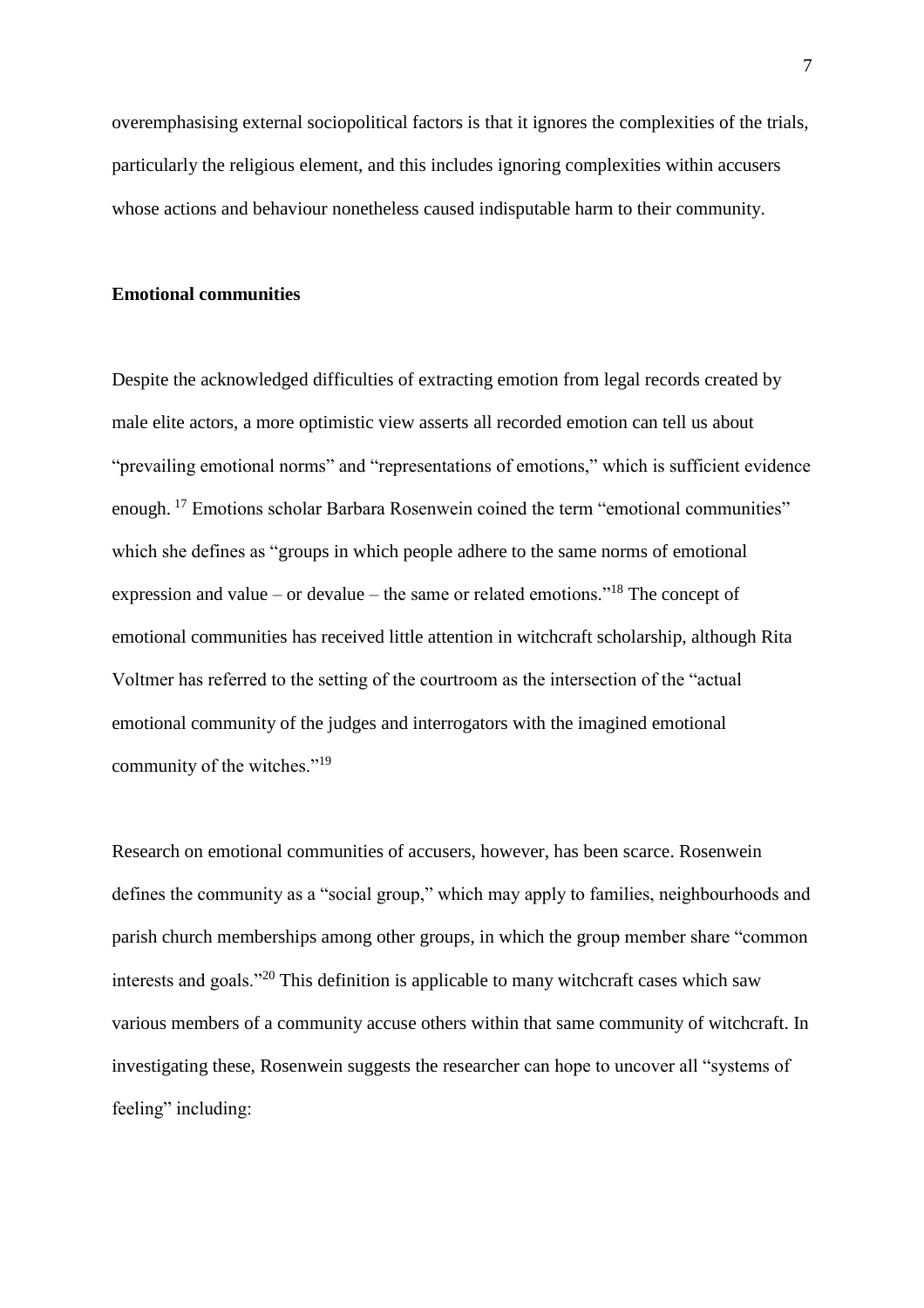what these communities (and the individuals within them) define and assess as valuable or harmful to them; the evaluations that they make about others' emotions; the nature of the affective bonds between people that they recognise; and the modes of emotional expression that they expect, encourage, tolerate, and deplore.<sup>21</sup>

This is a particularly fitting concept for investigating the actions of young women who did indeed adhere to the same norms of emotional expression, and who also performed in solidarity of one another by enacting shared emotion and standing up for the validity of each other's apparitions and fits.<sup>22</sup> Not only does it provide insight into prevailing emotional norms, but it also reveals how emotion and agency functioned among the emotional community of young female accusers.

Viewing these young female accusers as an "emotional community" does not mean they all felt and acted the same way for the same reasons. My intention is to draw out the commonalities in emotion to demonstrate what Kent calls the "cultural logic" in which these young women acted.<sup>23</sup> This cultural logic reflects the Puritan religious context in which this behaviour was performed, and accepted. It is noteworthy, too, that while there were commonalities in behaviour, the trial testimony and transcripts also divulge differing interpretations, narratives and personal emotional reactions to the events among these young women. For instance, Elizabeth Hubbard, who was a core Salem accuser, was often in a trance during the trials. While trance-like states are a common behaviour in witchcraft trials involving young women, Hubbard's trance should be viewed as her personal reaction to these events. It differs, for instance, to the very vocal admonitions delivered by accusers such as Abigail Williams and Ann Putnam Jr. during the trials. Given the lack of knowledge we have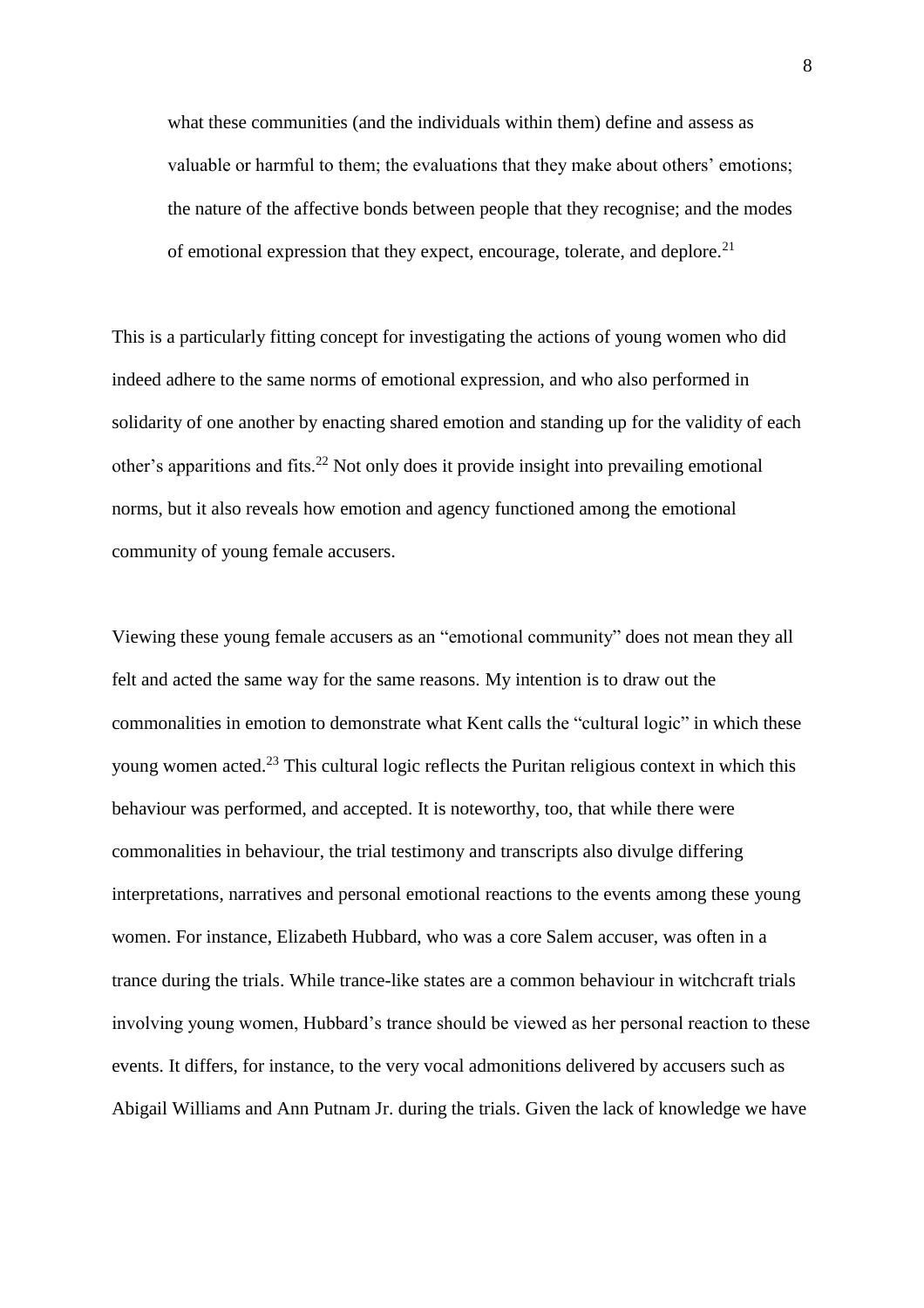on the lives of these young women's aside from their involvement in these trials, these subtleties are important.

#### **Emotion and young female accusers**

One of the chief problems with the Salem historiography has been the exceptionalism with which most historians have viewed the behaviour of the young female accusers. In fact, the Salem witch-trials were preceded by a number of other cases across England and New England in which young women became chief accusers. It is important to look at the Salem accusers' within a context which included a long history of witchcraft accusations made by young women, and not to ignore this simply because their accusations were directed at more people or spanned more time.<sup>24</sup> Rosenwein's method is to view the emotions emphasised in particular contexts, but also to take note of ones not recognised. She advocates reading related texts and noting all the words, gestures and cries that signify feelings or the absence of feelings. As she states, "I am interested in who is feeling what (or is imagined to feel what), when, and why…. I look for narratives within which feelings have a place, and I try to find common patterns within and across texts."<sup>25</sup> By applying this to cases featuring young female accusers, I hope to draw out the commonality of expression that made up this emotional community as well as how emotion and agency functioned to indicate rational interpretations of witchcraft.

Typically, witchcraft accusations made by young women began with the afflicted body. Common symptoms displayed by the Salem accusers included fits, bodily contortions, torturous pain in various body parts, being struck mute and going into trances.<sup>26</sup> It should be noted that the Salem witch-trials also included similar behaviour exhibited by Ann Putnam,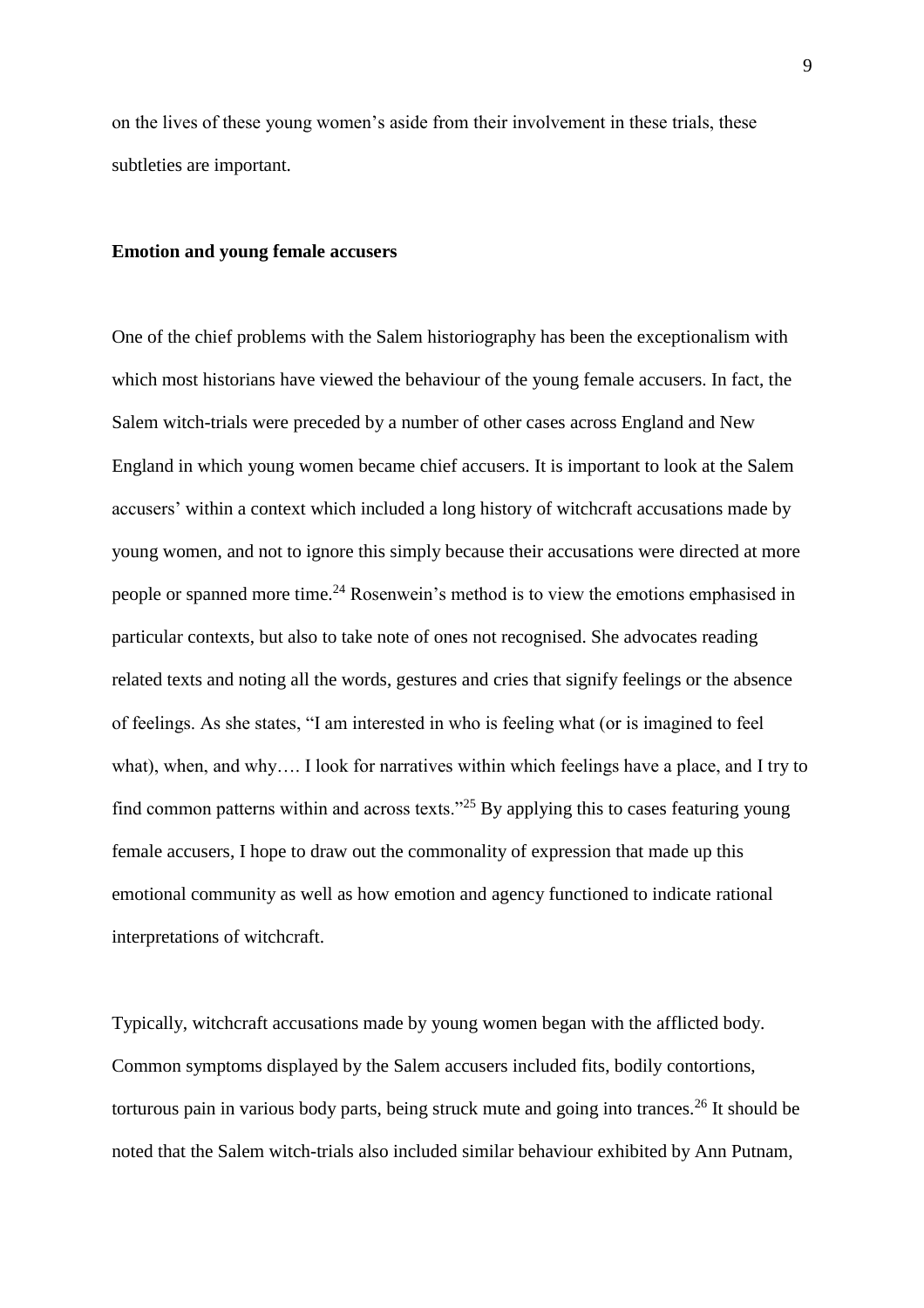who was an older married woman, and John Indian, who was a male slave. However, by and large, accusers exhibiting this behaviour were young and female which follows a pattern of young female accusers in other witchcraft cases.

Rejecting medical and fraudulent explanations has led some historians, like Carol F. Karlsen, to view this behaviour as the product of cultural belief systems.<sup>27</sup> Beyond the similarity of physical symptoms, however, there is also a similarity in emotional reactions and responses. Cultural historian Karen Harvey notes early modern Europeans "understood and experienced emotions as embodied: feelings, moods and desires were rooted in the physiology of the human body."<sup>28</sup> While the historiography has provided discussion on the physical symptoms, it is important to remember that the body was also instilled with emotion. Witchcraft afflictions are indicative of this, as subjects experienced physical pain and unexplained symptoms along with heightened emotional distress. Within this cultural context, it was not simply the physical symptoms that were disturbing, but also the impassioned, unrestrained emotions exhibited by young female accusers.

In 1593, the five daughters of Robert Throckmorton from the English village of Warboys became afflicted and accused their neighbor, Alice Samuel, of witchcraft. Although the witch was the cause of much physical and emotional distress, close proximity to her produced a calming effect on the afflicted. When the afflicted Throckmorton children were in the presence of Alice Samuel during their fits, they would be "presently well" which resulted in Samuel living with the family so as to ease the afflictions.<sup>29</sup> While adults may have initially diagnosed physical affliction as witchcraft, it was young women who performed credible emotional responses to the accused through their bodily affliction.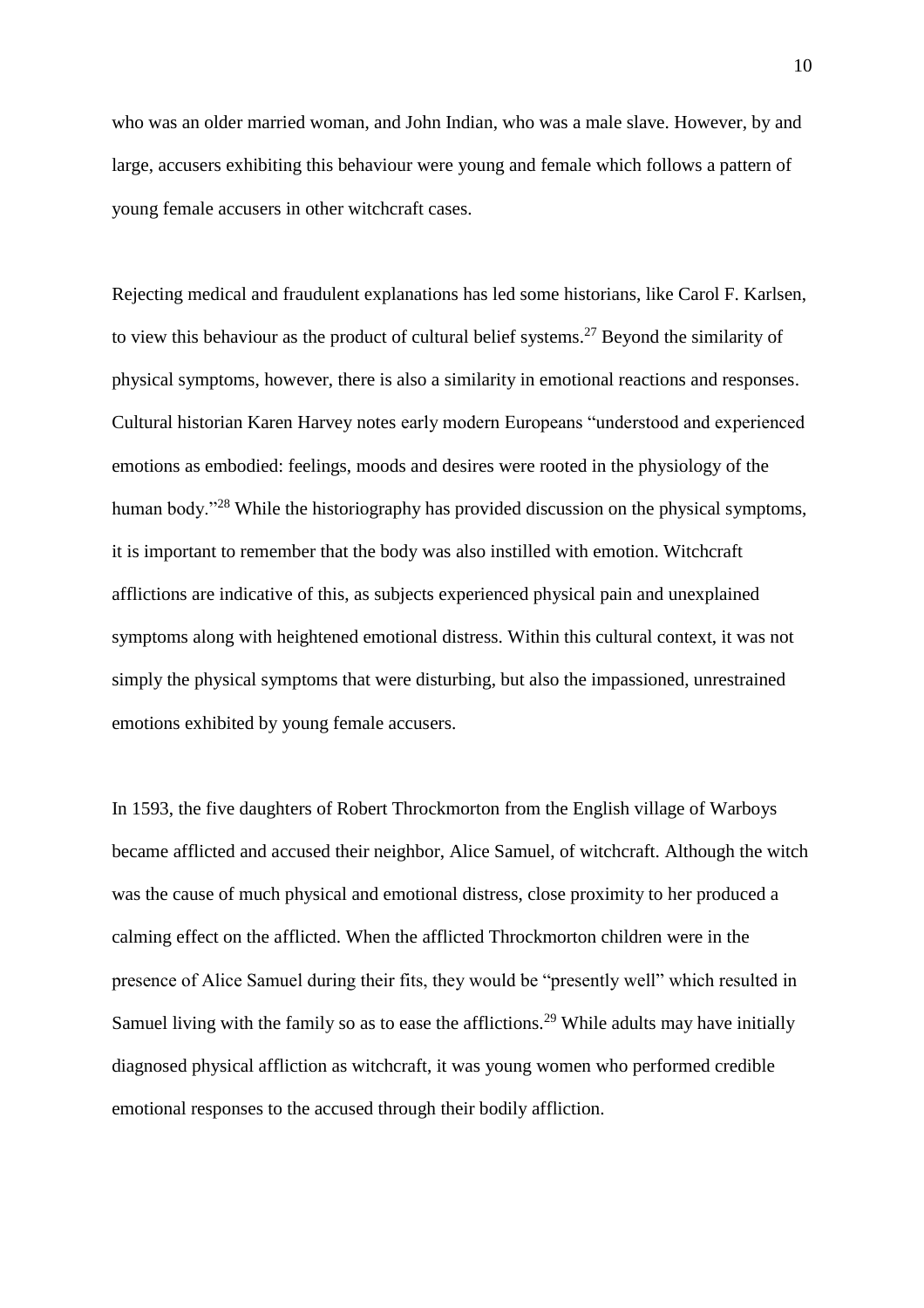Close proximity to the witch had the same effect in the Salem witch-trials and was tested through the employment of the "touch test" in court. The "touch test" was a tool commonly employed in witchcraft trials and involved the accused touching the accuser. The expected result was for the accuser to feel relief from their affliction. Thomas Brattle, who was present at the Salem witchcraft trials, noted the Salem judges believed in this method because they thought the touch would force "malignant particles of the eye to be ejected thus leaving the afflicted 'pure and whole.'"<sup>30</sup>When the accused were ordered to touch the hand of one of the afflicted young women, their fits would cease.<sup>31</sup> This change in physical symptoms highlighted a connection between accuser and accused, which was emphasised further in the Salem witch-trials through 'mimicry' which saw the accusers assuming the same physical symptoms as the accused. $32$  These emotive performances of bodily affliction frequently formed the basis of evidence against the accused. Joan Throckmorton's fits led the accused Alice Samuel and Agnes Samuel to confess, while a common occurrence in the Salem witchtrials was for the afflicted to cease their fits only once a witch confessed – a fact which was duly noted in the court records.<sup>33</sup> It is worth noting different trials did not necessarily expect the same results from physical touch. In the Lowestoft trial, touching the accused led the accuser into wild, angry fits. In this case, the presence of emotion, rather than its absence, served as evidence of the torment faced by the afflicted.

Through these physical and emotional responses, young women publicly marked the accused as their tormentor. The notation of these responses by the male elite presiding in the courtroom demonstrates the influence which young women exercised through their emotive responses. Although the touch test was a tool employed by judges and possessed a history of demonological association, the nature of the public trial meant male actors did not have control over the behaviour these young women displayed. This is most obvious in instances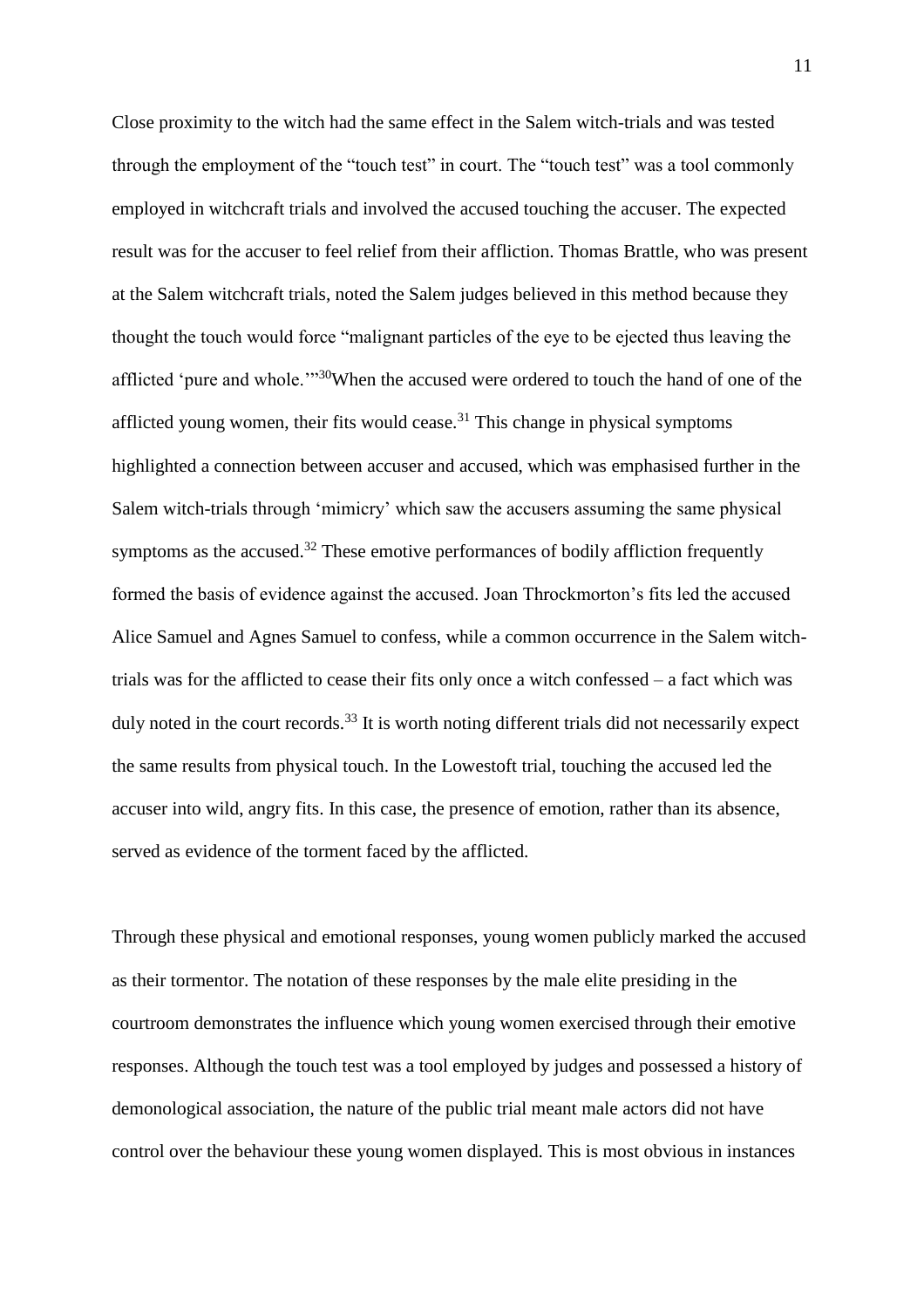where young women did not react as anticipated, or where their behaviour appears to counter the opinion of the men in court. After charging Nehemiah Abbott Jr. as the man they saw in their apparitions, the Salem accusers retracted their statement in court, explaining although he looked a lot like the man from their apparitions, it was not him.<sup>34</sup> Similarly, when judge John Hathorne had doubts about the guilt of the accused witch Mary Esty, he asked the afflicted young women to confirm Esty was the woman from their apparitions, allowing the accusers to vehemently verify their accusations.<sup>35</sup>

Moreover, the nature of the public trials allowed young women to drive the action beyond their affliction and take active part in the court proceedings. During the trial of Bridget Bishop in which she denied the accusations, Mercy Lewis cried out, "Oh goode Bishop did you not come to our house Last night and did you not tell me that your master made you tell more then you were willing to tell."<sup>36</sup> Similarly, after accusing Elizabeth Procter of having urged her to write in her book, Abigail Williams publicly asked, "Did not you… tell me that your maid had written?"<sup>37</sup>

These instances simply do not fit neatly into the typically prescribed narrative of female actors working as tools for the patriarchal elite. In fact, they stand as examples of female agency driving the action in the courtroom by emphasising their own perspective. That is not to say interpretation by adults did not play a role in the outcome of the trials or the length of the witch-hunt in particular areas.<sup>38</sup> For this reason, the power held by these male gatekeepers in the courtroom is often used to defuse the agency of the young women. However, this interpretation often overlooks the fact that early modern Europeans did not blindly believe witchcraft accusations. Margaret Arnold, the sister of Samuel Pacy whose two daughters were afflicted in Lowestoft, England in 1662, suspected their actions were fraudulent and had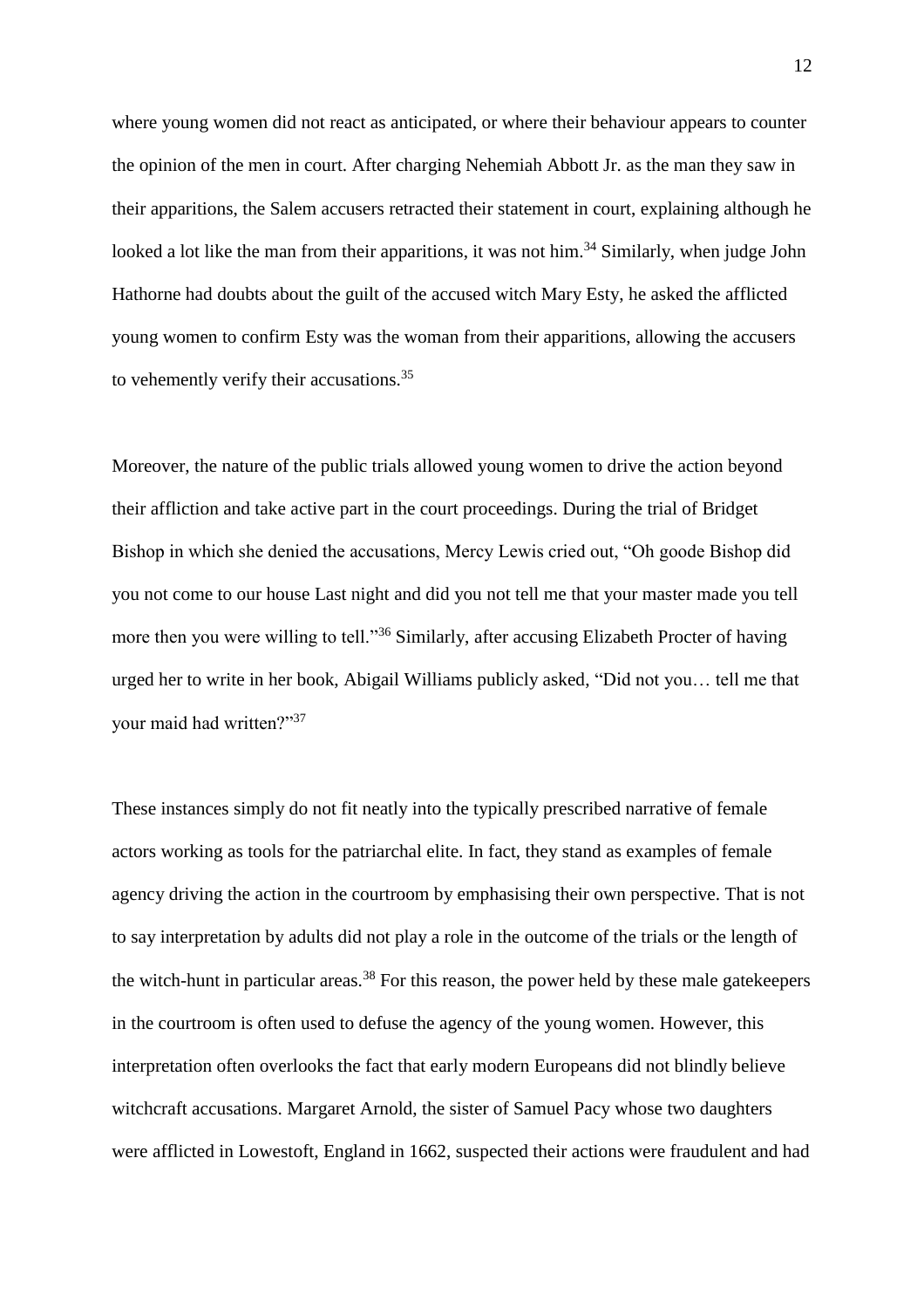the young women come to live with her in an attempt to prove it. During their stay, she became convinced their behaviour was legitimate and testified to this in court.<sup>39</sup> The judges in this case also considered fraud, particularly when the touch test was employed and did not have the results they were expecting.<sup>40</sup> Their judgment that it was not possible children could "counterfeit such Distempers… for so long [a] time" infers the believability of young accusers was tied not only to the innocence of their age but also to the perceived legitimacy of their emotional responses.<sup>41</sup> While there has been a tendency to assume the male elite interpreted witch-trials based on their own ideas and understandings, it is clear the emotional responses and reactions of the accuser presented an image of a fraught and diabolical relationship that was very convincing. As such, the action and direction of prosecutions was powerfully driven by the emotional reactions of the young female accusers. Within their culturally constructed physical bewitchment symptoms, young women functioned as active interpreters, and provide remarkable examples of the emotive body driving historical action.

While witch trials often revolved around the *perceived* emotion of the witch – for instance, an old woman's envy or anger deliberately causing a neighbor's domestic misfortune. However, as Ostling and Kounine note, the "unbridled passions discoverable in the history of witchcraft might belong primarily to the accusers."<sup>42</sup> It is therefore necessary to examine what common emotions were expressed by these afflicted young women. Identifying conflict is tricky because there is little evidence to suggest most young female accusers had experienced some form of negative emotion towards the accused that transpired into a witchcraft accusation in the typical sense. In fact, when unlikely people were accused, such as Rebecca Nurse who had a good-standing reputation as a pious church member, Salem accuser Abigail Williams noted she was "exceedingly perplexed" by Nurse's apparition which pinched, choked, and tempted her to leap into the fire.<sup>43</sup> Given Rebecca Nurse's reputation, Abigail's perplexion is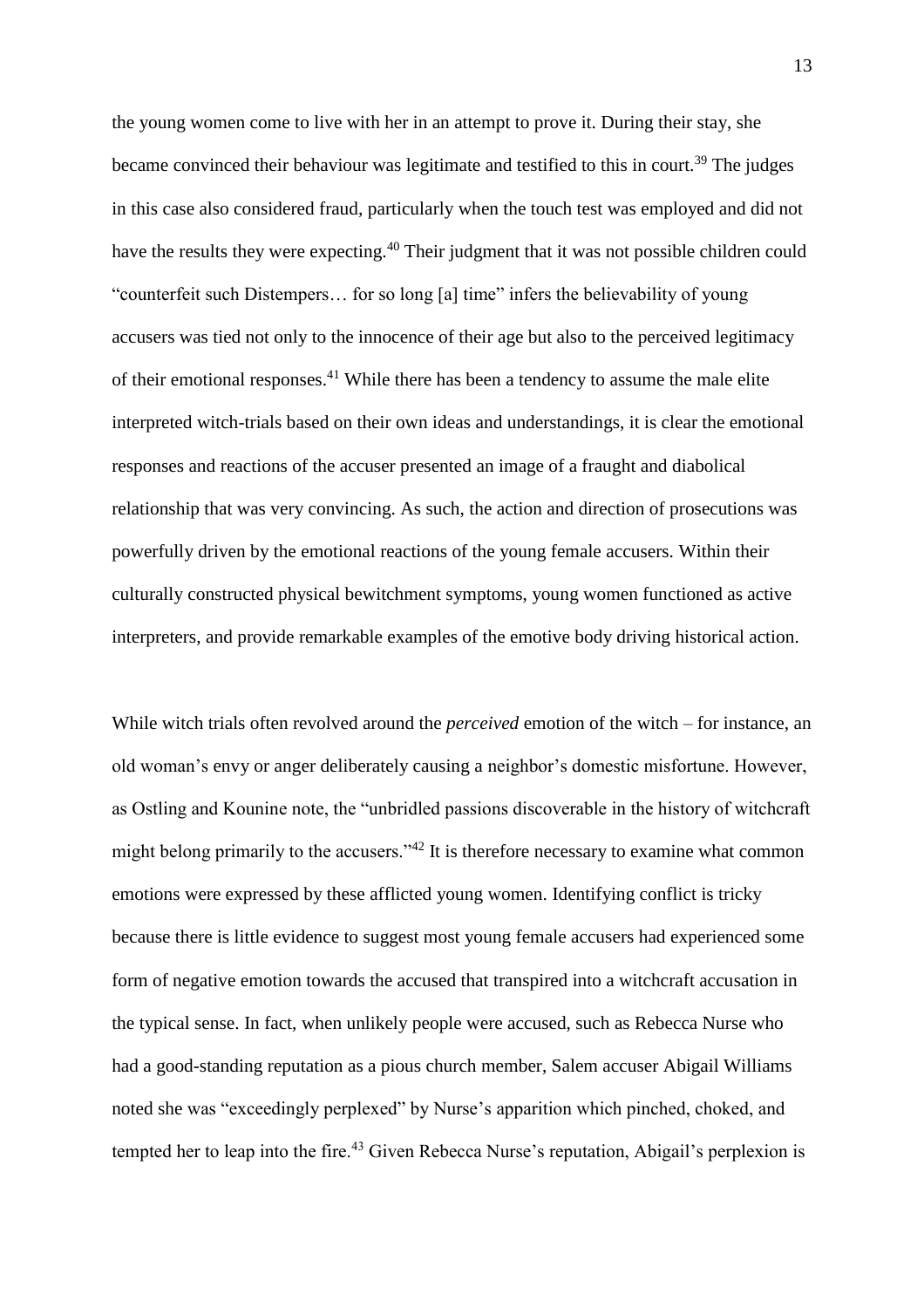reasonable. These subtleties indicate the rationality and engagement with social context that frequently present themselves in these narratives.

However, in the long history of young female accusers, it is typical for there to be no known conflict between accuser and accused. Accusations made against Alice Samuel were initially met with anger from the Throckmorton parents, who did not have any known conflict with their neighbor. Yet they persisted with these accusations for three years, evolving to also accuse Alice's daughter, Agnes, and her husband, John, all three of whom were executed for witchcraft. The lack of discernible emotional conflict between accuser and accused lends more credence to the suggestion that accusations made by young women were driven by their own interpretations of witchcraft, as designated by the Puritan context in which the Warboys, Lowestoft and Salem cases all took place.

Among the most prevalent emotions directed at the witch by young female accusers were anger, fear and compassion. In the Lowestoft case, eleven-year-old Elizabeth Pacy scratched accused witch Amy Duny on her hands and face "till Blood came… and afterwards the Child would still be pressing towards her, and making signs of Anger conceived against her."<sup>44</sup> Another accuser in this case was eighteen-year-old Susan Chandler who experienced a fit when asked to give evidence "screeching out in a miserable manner, crying Burn her, burn her, which were all the words she could speak."<sup>45</sup> Following a similar instance of violent scratching of the accused witch Alice Samuel in the Warboys case, it was commented the afflicted was "carried away with such vehemencie and crueltie for the time, against the maid, as that it appeared to be altogether besides her nature."<sup>46</sup> It is significant to note early modern European women were not allowed to express anger in public.<sup>47</sup>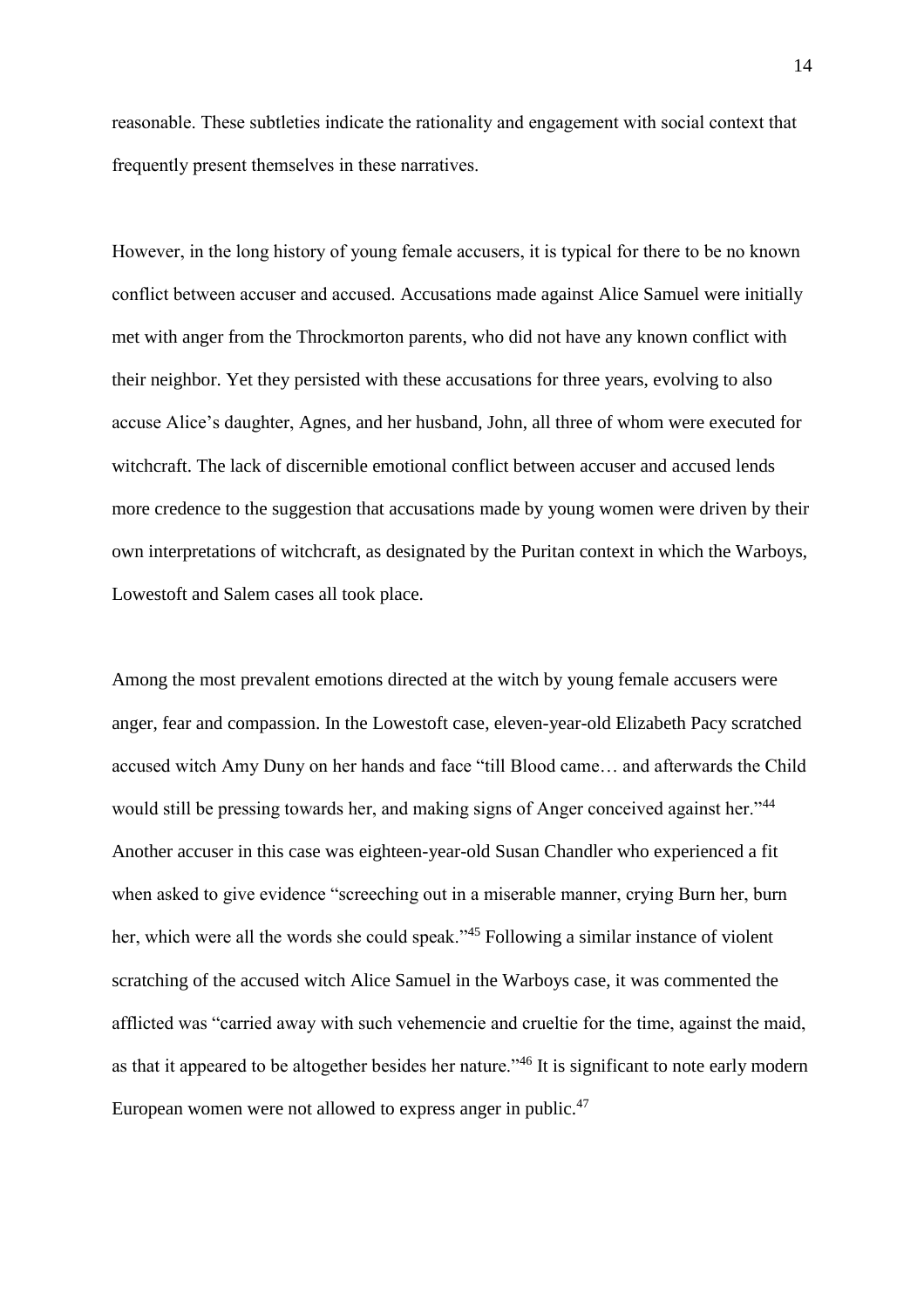Witchcraft trials allowed young afflicted women to express anger without consequence, which reflects the strong gendered agency and power they held in these courtroom accusations. Accusers were also beset with fear and terror. This was expressed by the Salem accusers in their depositions as well as in court through their cries and fits, particularly when the accused witch acted antagonistically towards the accusers or refused to confess.<sup>48</sup> In Warboys, the afflicted grew to also include young female maidservants from the Throckmorton house. Like the Throckmorton children, they fell into fits and expressed their fear of the accused Alice Samuel crying out "take her away Mistris, for Gods sake take her away and burne her, for shee will kill us all if you let her alone."<sup>49</sup> Meanwhile, evidence in the Lowestoft case suggested the young female accusers were "greatly frightened" by apparitions of Amy Duny – a woman with a reputation as a witch. $50$ 

These emotions played an integral role in this process because emotions helped to identify the witch – the witch's presence inspired anger or terror. In Salem, there is also variation in who inspired fear. George Burroughs, for instance, is often described with a masculine energy that produces feelings of terror. In Elizabeth Hubbard's testimony against Burroughs, she also references his promise that if she writes in his book, she will "be well and that I should need feare no body."<sup>51</sup> Here, fear plays another role in the form of a promise that engages with a fundamental Puritan belief. John Canup suggests the spiritually charged world made it impossible for New Englanders to ever be alone – even in their own thoughts, they were accompanied by the Devil.<sup>52</sup> One of the most frightening aspects of Puritan ideology was the belief the Devil could be hiding anywhere, and could descend on any individual at any given time. Burroughs' apparition essentially promises to remove the fear of this happening, through acceptance. This is understandably a tempting offer for a young woman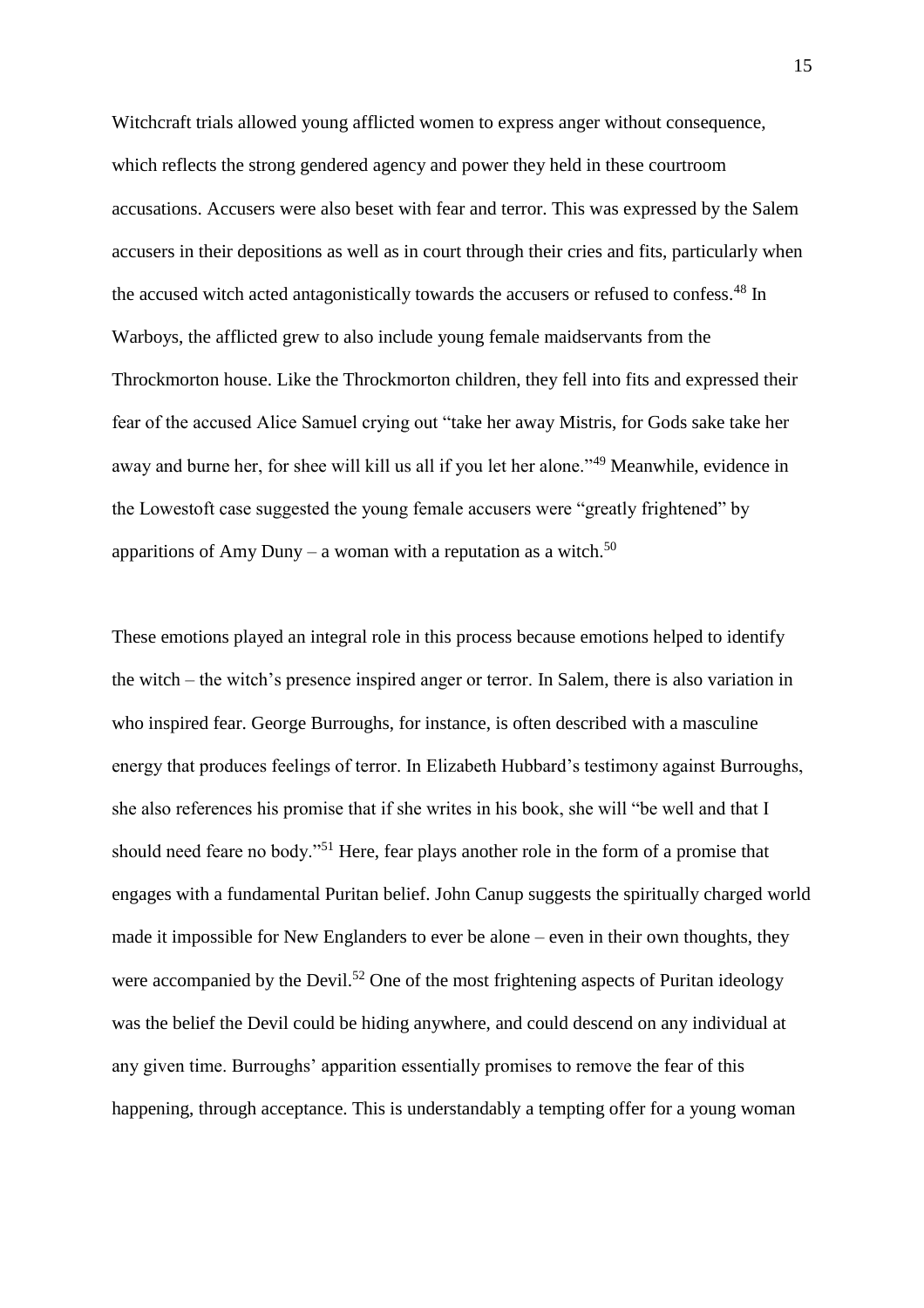because, as Kent notes, "female social identification was profoundly tied up with witchcraft accusation."<sup>53</sup>

While young female accusers expressed emotions of anger and fear, this was tempered by compassion and forgiveness if the accused confessed. In the Warboys case, the afflicted told Alice Samuel they would forgive her "from [the] bottome of their hart, if she wold confesse… [and] that they woulde intreate theyr parents and theyr friendes… cleerely to forgiue and forget all that was past."<sup>54</sup> Following Abigail Hobbs' confession of witchcraft in the Salem trials, three afflicted girls openly said in court they were "very sorry for the condition this poor [Abigail Hobbs] was in" and expressed their compassion over and over again.<sup>55</sup> Similarly, the confession of Mary Lacey Jr. led to the public embrace of her and her accuser, Mary Warren, wherein they both fell "weeping together" as Mary Lacey Jr. begged for forgiveness for afflicting her.<sup>56</sup> Both Abigail Hobbs and Mary Lacey Jr. were adolescent girls, which means this courtroom display involved one female adolescent accuser publicly embracing and comforting another adolescent girl she had accused of practicing witchcraft.

Whether or not these emotions were "authentic" is of little consequence. As Rosenwein asserts, authenticity only matters if a particular emotional community is itself concerned with authenticity.<sup>57</sup> Emotions are "social signals" – therefore, the question to be asked if not whether the compassion was authentic but why the standard response to confession was compassion and pity.<sup>58</sup> Again, this emotion is entirely rational when Puritan belief is considered. As these young female accusers knew, anyone could be visited by the Devil or one of his disciples and may be tempted into becoming a witch. When the witch refused to acknowledge his or her role in this, she was still seen to be firmly in league with the diabolical. If she showed remorse and admitted her sins, however, pity and compassion were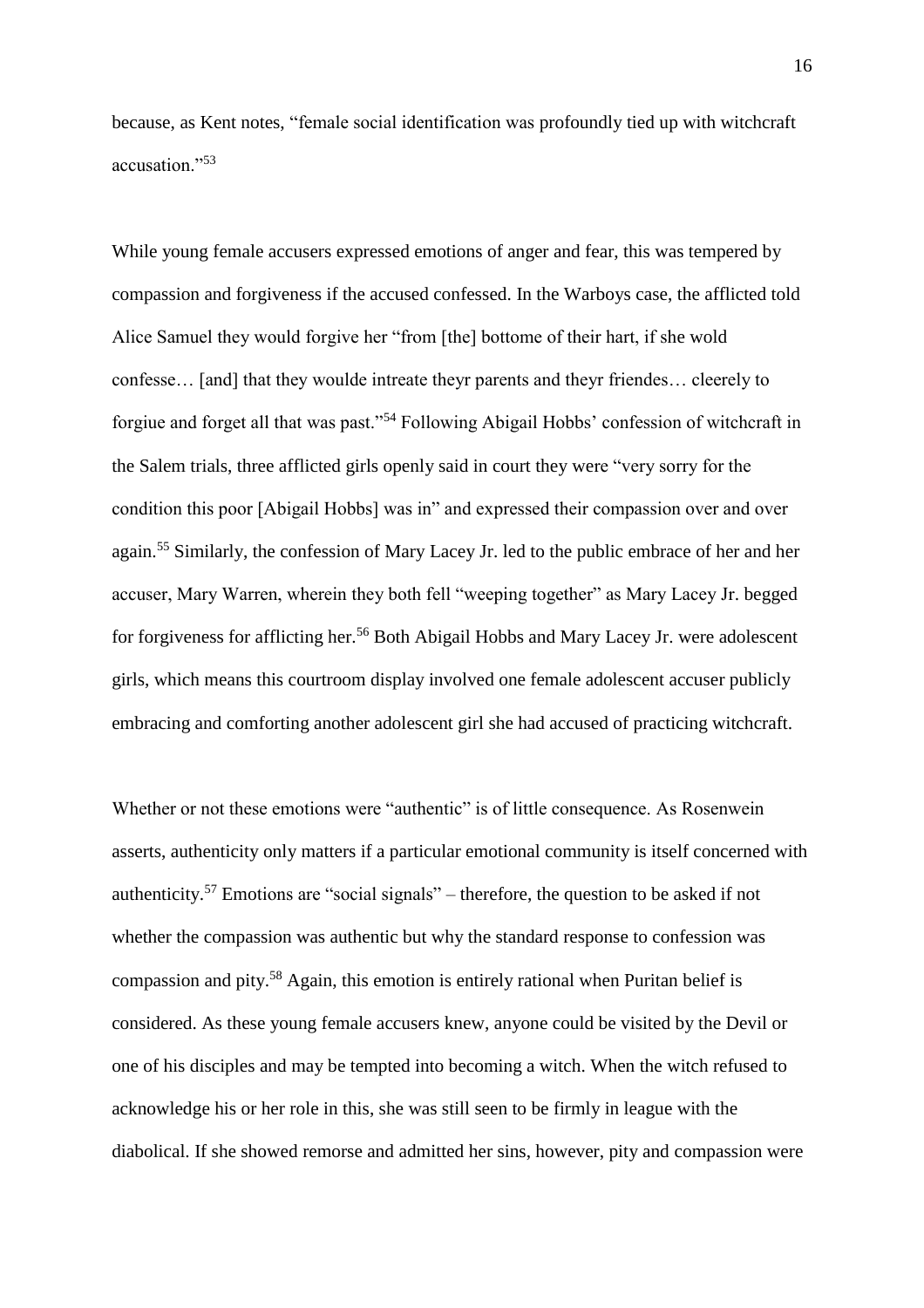appropriate emotional responses for young women who knew only too well that this was a person who had given into the temptation to be free from fear.

The intention in comparing the similarities in emotional behaviour between young female accusers is to show these fundamental aspects of affliction went beyond mere "imitation." Those suggesting these young women were suffering from a psychological, mental or physical illness, must question how this illness could be so common in different contexts, places and time periods. Moreover, locating these emotions within the Puritan belief system demonstrates the rationality at work here when accepting this system's sincere belief in the supernatural. Recognising this unstable, invisible world is challenging for any Western perspective but it must be acknowledged for all historical actors involved in witch trials – including these young female accusers. While sincere belief in witches is often afforded as a reasonable explanation for the actions of the male adults in power involved in the Salem witch-trials, young women's belief in the supernatural is largely ignored. In fact, the entire premise of the fraud argument suggests authentic supernatural beliefs played no element in the accusations. However, just as male gatekeepers are recognised as witch-hunters fuelled by their genuine belief in a supernatural world, it should be acknowledged many young women were also fulfilling a similar role fuelled by their own understanding and experience of witchcraft. When the witch-trials spread to Andover, young female accusers from the Salem witch-trial joined other young female accusers from Andover with the purpose of uncovering the witches in their community.<sup>59</sup> The consequences of their actions were immense, and this was a witch-hunt in which the accusers took an active role in shaping. Their community had specific values and interests, which involved the performance of complex emotional responses built around a network of similar experiences, feelings and expectations grounded in authentic witchcraft belief arising from the Puritan context they

17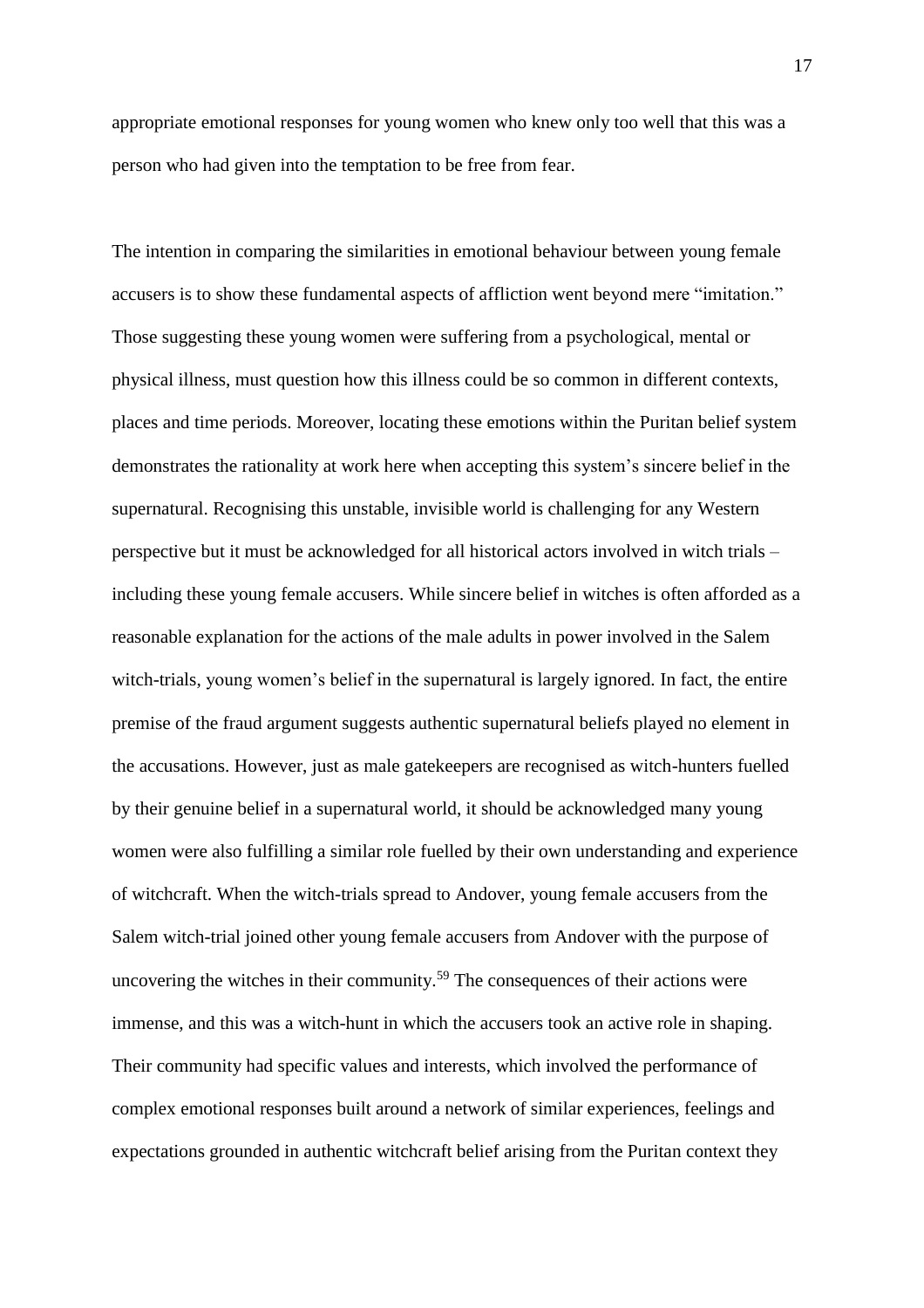were raised in. As such, they should also be recognised as active witch-hunters in this process, navigating and mediating their own witchcraft responses and beliefs.

In analysing the narratives told by teenage girls in English witchcraft accusations, Diane Purkiss identifies them as "stories about the enormous difficulty of individuation, of coming to a sense of self, in a society that allowed them very few legitimate ways of exploring or finding themselves."<sup>60</sup> Purkiss' work is an excellent example of reading female testimony in English witch-trials, although there has been little comparable analysis in the Salem witchtrials. As with emotional responses, common narrative themes exist between Salem accusers and other young female accusers. The most prominent theme is temptation, and how accusers mediated their own response to temptation.

Most commonly, the witch appears to the afflicted girls and tempts them to write in the Devil's book.<sup>61</sup> The temptation to do this is great because if they succumb to writing in the book, they will be cured of their afflictions.<sup>62</sup> Over and over again, the afflicted emphasise their rejection of the Devil's book. In Deodat Lawson's account of Abigail Williams' fit, he asserts that upon being offered the book by the apparition of Rebecca Nurse, Abigail said "I won't, I won't, I won't, take it… I am sure it is none of God's book, it is the devil's book, for ought I know."<sup>63</sup> In court, their depositions also echo their refusal to sign the book, even when promised "fine things" in return.<sup>64</sup> The richest description of temptation in the Salem trials comes from Mercy Lewis, when describing the apparition of former Salem minister George Burroughs who "carried [her] up to an exceeding high mountain and shweed [her] all the kingdoms of the earth and told [her] that he would give them all to [her] if [she] would writ in his book."<sup>65</sup>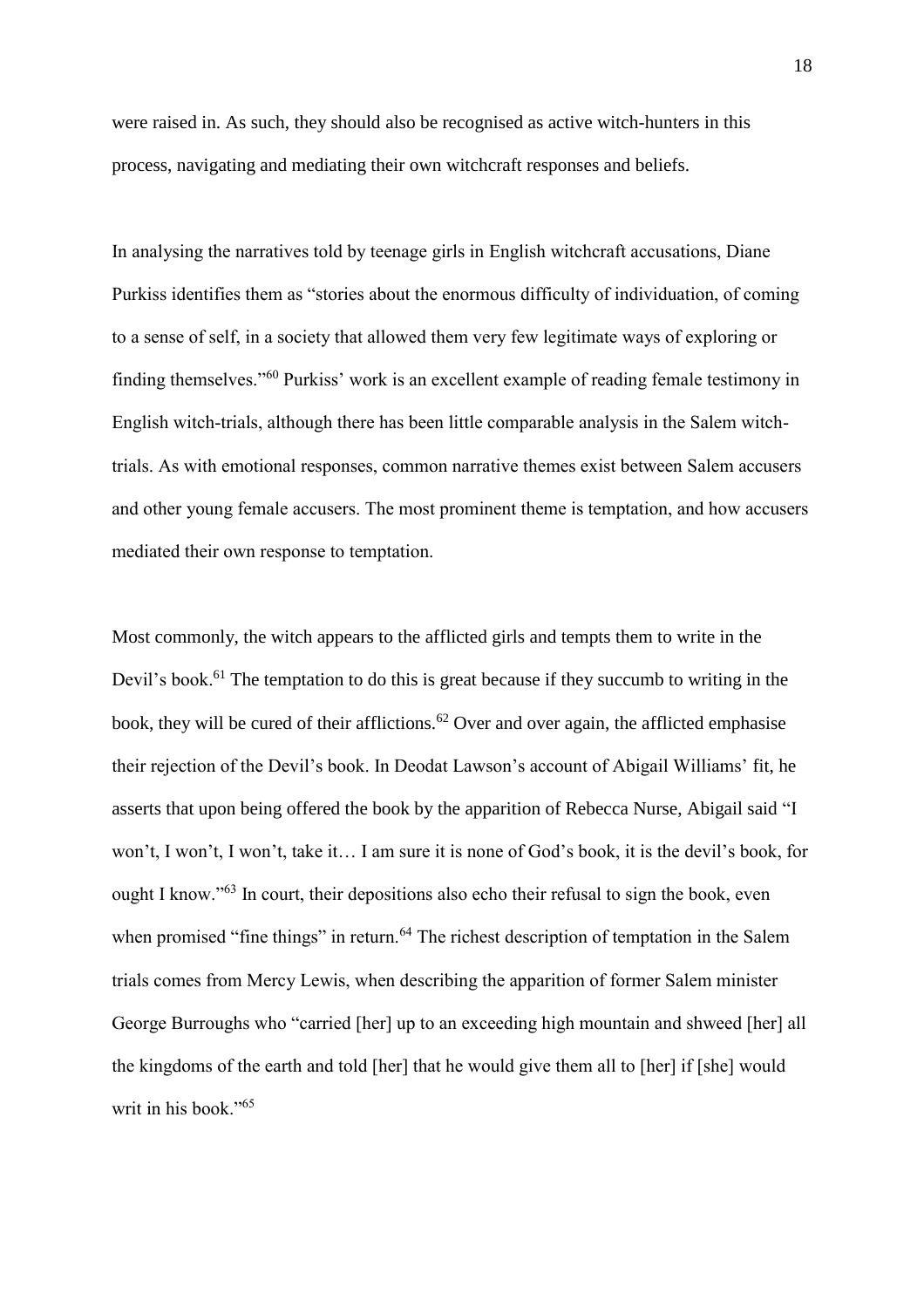Nathan Johnstone has written about temptation and the Protestant faith, suggesting Protestants elevated temptation into the "single most important aspect of [the Devil's] agency."<sup>66</sup> Temptation, however, could not exist without desire. The Devil, or the witch, had to offer something tempting to be convincingly threatening. Thus, temptation has emotional connotations because the "emotional promise" the witch made the accuser often highlighted the specific desires of the individual.<sup>67</sup> For many young female accusers, this desire was often for economic stability in the form of a husband or riches. <sup>68</sup> Karlsen has pointed to this thematic similarity to suggest it was reflective of the socioeconomic desires of young women who had few prospects. <sup>69</sup> While social and economic factors may have played a role in certain witchcraft accusations, not all accusers were poor or had reason to fear they would never marry. What they all did have in common, however, is a Puritan belief system that designated appropriate ways to respond to internal temptation.

Elizabeth Throckmorton told the spirit tormenting her  $-$  "I am glad in my heart that you cannot overcome me," while Salem accuser Mary Walcott's testimony against Sarah Buckley asserted her own strength by saying she would "kill me that night if she had power for to do it I tould her that I did not fear her I told her God is above the Devil."<sup>70</sup> What is most significant in these narratives is that young women emphasised the strength of their emotional resolve against temptation, thereby engaging in a deliberate conversation informed by their own cultural context as female agents in the witch-hunting process. Effectively, the narratives they weaved were identity narratives of overcoming temptation, in which they emphasised their own strength and positioned themselves in believable antithesis to their tormentors. Temptation was overcome by strong emotional resolve, and a strong sense of self-piety. Through these narratives, young women expressed a sense of self by highlighting and mediating their own strength and agency. Instead of viewing this as conforming to male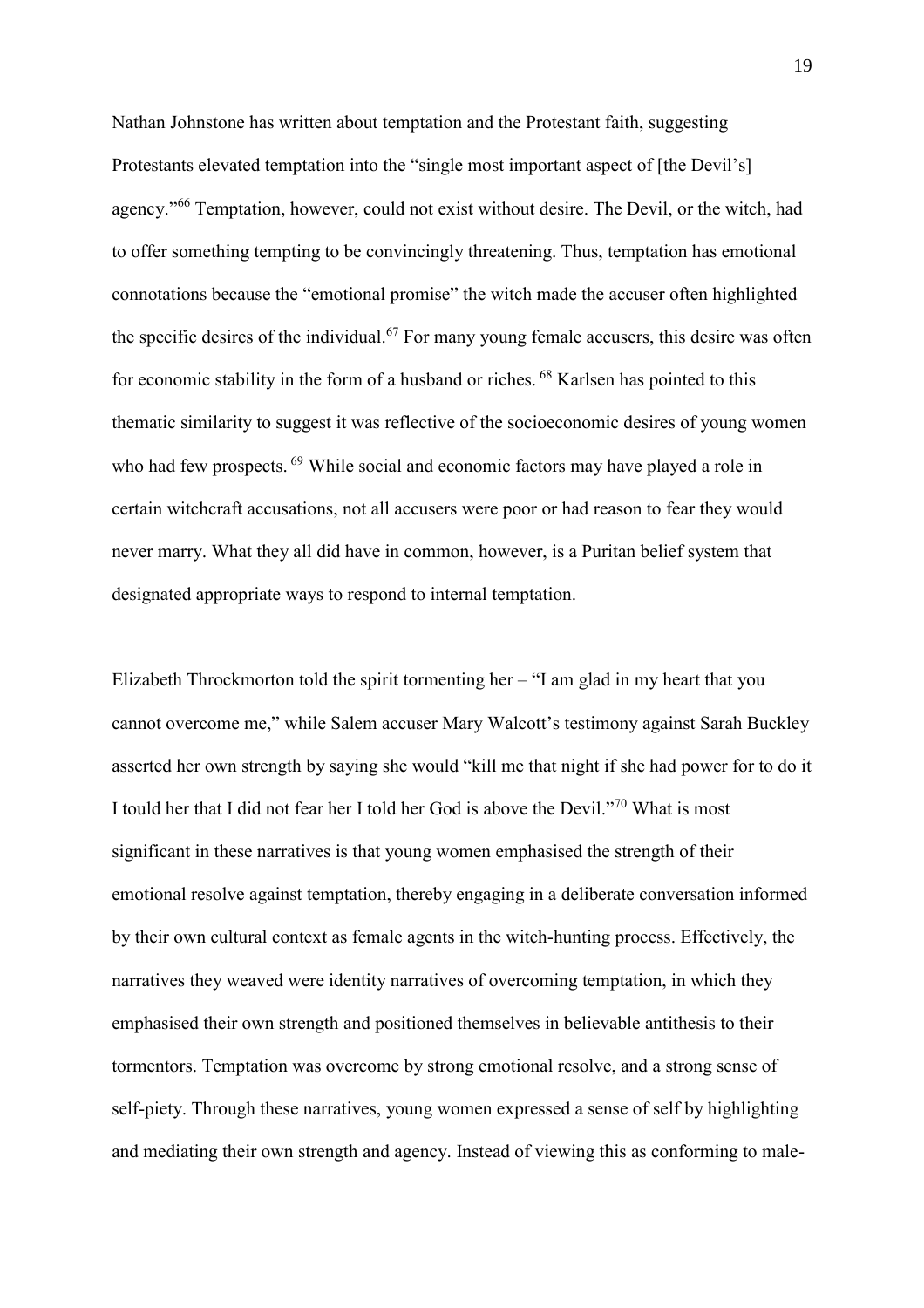dominated expectations, or a consequence of socioeconomic context, an alternative viewpoint is that affliction and accusation arose as a consequence of religious context, as well as a response to it.

#### **Narratives of deceit**

Having discussed commonalities between young female accusers, it is necessary to turn to one of the most significant, unique and understudied aspects of the Salem accusers' narratives - the accusations of murder that accompanied the witchcraft accusations. Thematically, this is a narrative of deceit, which has profoundly Puritan elements because it reflects the perceptions of these pious accusers condemning community violence and exposing the perceived perpetrators of this violence with reference to dominant religious beliefs.

In their evidence, the Salem girls peppered their witchcraft accusations with additional accusations of murder against at least seventeen people.<sup>71</sup> Many of these accusations seem to be the result of gossip, as suspicious or unexplained deaths occurring before the accusers were born were worked into their narratives.<sup>72</sup> Those they were accused of murdering were typically people close to them such as spouses, children or other relatives.<sup>73</sup> The victims typically appeared as apparitions to the young accusers, revealing their murderer and urging "vengeance" against them.<sup>74</sup> Sometimes, specific reasons for their murder were given, which seemed to fit community expectations of the accused. Sarah Good, a poor woman in the community, was accused of murdering her child because she could not look after it.<sup>75</sup> Others were murdered over domestic disagreements, which the accusers relayed.<sup>76</sup> . Twice, the accusations were personal to the accusers, with Mary Warren and Ann Putnam Jr accusing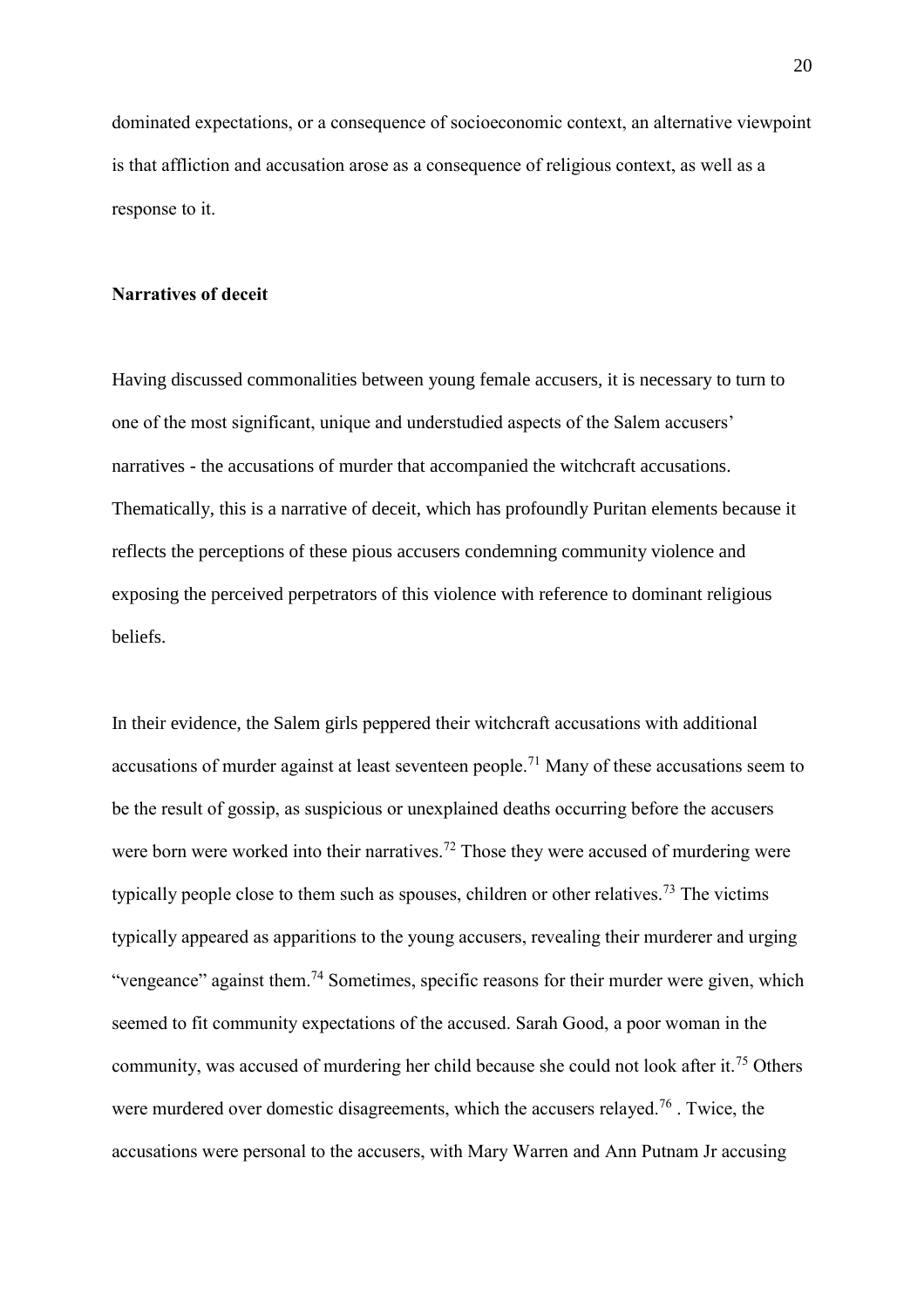Alice Parker and Mary Bradbury of murdering their relatives.<sup>77</sup> For Mary Warren and Ann Putnam Jr., these murder accusations indicate a very personal accusation which should not be simply dismissed, particularly when considered within the context of emotions and how negative emotions affected witchcraft accusations.

Laurel Ulrich suggests while some forms of violence in seventeenth-century New England could be viewed as positive, anti-social violence such as murder or suicide were the most negative kind because they destroyed the social bond.<sup>78</sup> In their construction of the accused not only as diabolical agents of witchcraft, but also as murderers, it is evident the Salem accusers interpreted this violence as among the worst kind of bad behaviour. Possible reasons for fearing violence have been discussed in the historiography, most notably through Norton's analysis of several accusers' connection to the Indian War.<sup>79</sup> There is also research which suggests that young people who were maidservants, as several accusers' were, may have experienced violence through their employment.<sup>80</sup> All of the existing scholarship investigating the social and economic conditions affecting the colony is valuable in understanding the context in which these young women were living, but it must be noted that not all young accusers had the same background.

Diane Purkiss advocates for viewing women's stories about witchcraft as part of a "coherent" system of popular belief," depending on "a set of assumptions and tropes which make sense on their own terms" – in effect, "a story which works."<sup>81</sup> These narratives informed the public that the accused were not just agents of diabolism – they were also people with violent histories who had harmed the community and had not received their rightful punishment. Like the temptation narrative, this "story" makes sense from a religious context because the ghosts in the narratives represent justice unserved. These ghosts even relay moralistic notions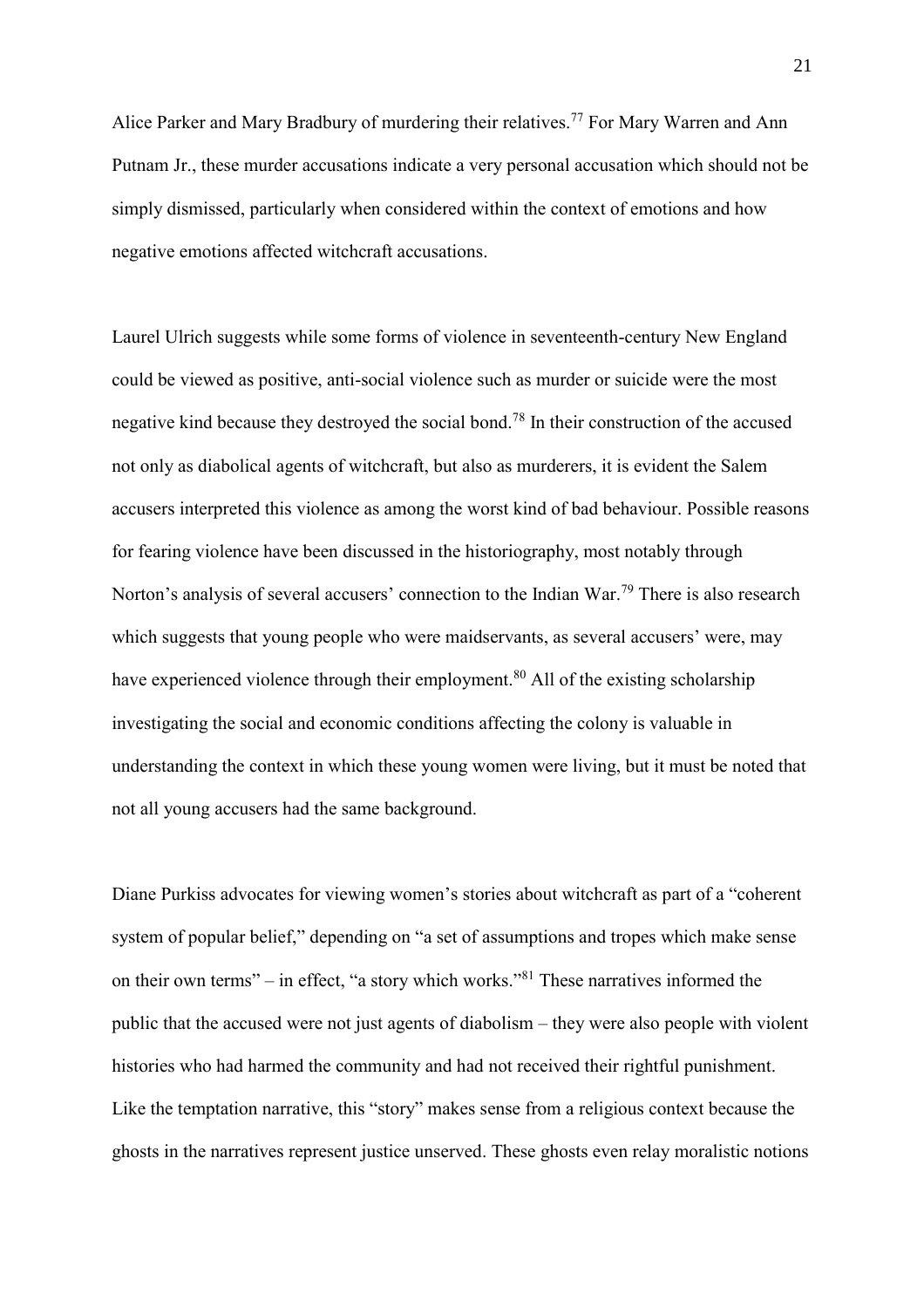in their interactions with the accusers, in their cries for vengeance, and as in Ann Putnam Jr.'s claim the ghost of a servant boy murdered by Giles Cory told her, "It must be done to him as he has done to me."82

The revelation of past murders exposed hidden diabolism through the suggestion that members of the community had been secretly tearing it apart by embracing anti-social violence for a long time. Viewed from an emotional standpoint, the introduction of murder accusations into the witch-trial script is evidence young women were also struggling with perceived feelings of deceit, which they interpreted and negotiated in supernatural terms. Purkiss argues women's stories of witchcraft constituted a "powerful and useful fantasy" enabling them to negotiate their fears and anxieties.<sup>83</sup> In the Salem accusers emotional fantasy narratives, the "vengeance" cried out by the murdered in the apparitions may thus be read as a vengeance being cried out for by the accusers themselves. Like most witchcraft accusations, it arises out of feeling*,* and these emotional scripts are evidence of that feeling. The concern from which it springs from though, is a consequence of religious context, representing a set of internally held beliefs and interpretations – not a result of external causes. It is "a story which works" because it was firmly grounded not only in religious norms but also an engagement with social context.

# **Conclusion**

Despite the plethora of existing research on the Salem witchcraft episode, the investigation into the workings of emotion in the Salem witch-trials are only just beginning. This opens the door for further exploration into this subject, which should also include investigation into the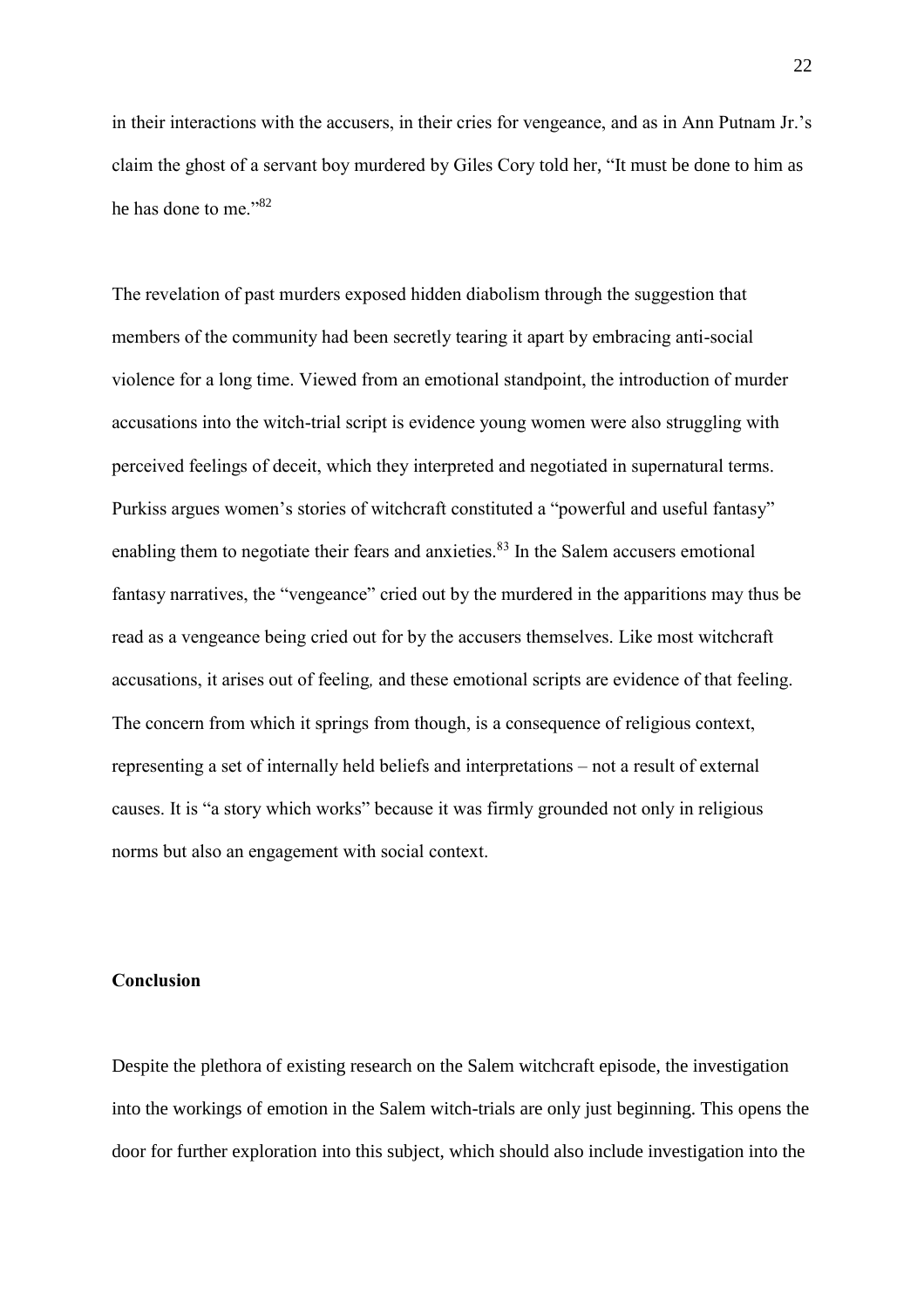emotions of the accused and other historical actors involved in the trials. Should historians choose to embrace it, this may also provide further insight into the complex beliefs, systems and norms that governed the actions and behaviour of young female accusers. Viewing this behaviour as a legitimate interpretation of witchcraft belief thereby allows us to view their responses and behaviour as rational and reasonable within this cultural context, rather than hysterical and irrational as has been done in the past. This paper has argued this behaviour was a product of cultural belief, in which emotions played a significant and driving role. Positioning the young Salem accusers within the historical trajectory has been important, not only because of the identified similarities in their physical behaviour but also in the similarities of the expressed emotions they performed, and in the witchcraft narratives they communicated. While witchcraft accusations certainly arose out of specific contexts and interpretations, emotions played a powerful role in guiding and navigating these accusations. Fear, anger and compassion assisted in expressing the accusers' feelings towards the accused, as well as constructing authentic and believable narratives about their involvement with witchcraft. It has also been argued these young women held considerable agency as social actors in the witch-hunting process through their own interpretations of authentic witchcraft belief. In some ways, the search for an external reason to explain this behaviour has ignored one of the most important aspects of growing up as a young New England woman – a profoundly held Puritan belief which integrated a belief in a supernatural world. Further research will be able to shed more insight into the emotional relationships present in the textual records, as well as the interplay between emotion, agency and gender.

#### **Acknowledgements**

I am grateful to Dr. E. J. Kent who supervised me on this project.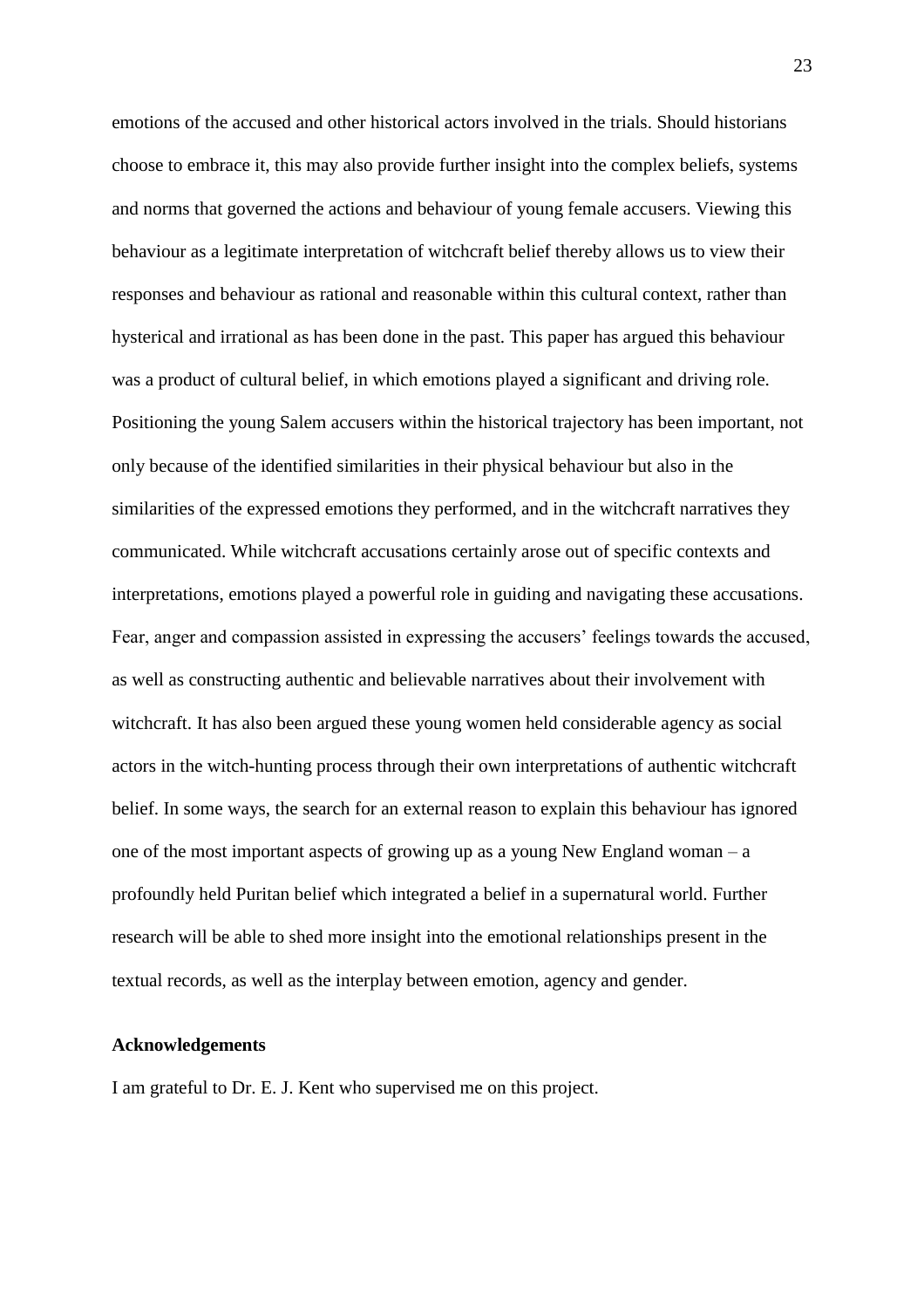### **Notes**

 $\overline{a}$ 

8 *Ibid*., pp. 304-305.

<sup>9</sup> Peter Charles Hoffer, *The Devil's Disciples: Makers of the Salem Witchcraft Trials*, Baltimore, Johns Hopkins University Press, 1996, p. 97.

<sup>10</sup> Chadwick Hansen, *Witchcraft at Salem*, New York, G. Braziller, 1969, p. xv.

 $11$  *Ibid.*, p. x.

<sup>12</sup> See Rosenthal, 1993.

<sup>13</sup> Bernard Rosenthal (ed), *Records of the Salem Witch-Hunt,* 2014, p. 27. It is also worth noting that only Margaret Jacobs and Ann Putnam Jr. confessed to being deliberately fraudulent, and Margaret Jacobs is seldom included in the 'core' list of accusers because she was not a frequent accuser.

<sup>14</sup> Paul S. Boyer and Stephen Nissenbaum, *Salem Possessed: the Social Origins of Witchcraft*, Cambridge, Massachusetts, Harvard University Press, 1974, p. 34. <sup>15</sup> *Ibid*., p. 23.

<sup>16</sup> Tony Fels, *Switching Sides: How a Generation of Historians Lost Sympathy for the Victims of the Salem Witch Hunt,* Baltimore, John Hopkins University Press.

<sup>17</sup>Barbara H. Rosenwein, *Emotional Communities in the Early Middle Ages*, Ithaca, N.Y. , Cornell University Press, 2006, p. 29. ; Rita Voltmer, 'The witch in the courtoom: torture and the representations of emotion', in Laura Kounine and Michael Ostling (eds), *Emotions in the History of Witchcraft*, London, Palgrave Macmillan, 2016, p. 98.

<sup>18</sup> Rosenwein, p. 2.

 $19$  Voltmer, p. 111.

 $20$  Rosenwein, pp. 24-25.

<sup>21</sup> Barbara H. Rosenwein, 'Problems and Methods in the History of Emotions ', *Passions in Context*, 2010, p. 11.

<sup>22</sup> The Salem girls commonly predicted each other's fits. See Robert Calef, 'More wonders of the invisible world', reproduced in *Salem-Village Witchcraft: A Documentary Record of Local Conflict in Colonial New England,* Paul Boyer and Stephen Nissenbaum (eds), Belmont, Wadsworth Publishing Company, 1972, p. 99. The young women affected in the Warboys case also predicted each other's fits even when separated by distance. See *The Most strange and admirable discoverie of the three witches of Warboys*, London, 1593, *Early* 

<sup>&</sup>lt;sup>1</sup> The core group of Salem accusers included Elizabeth Parris  $(9)$ , Abigail Williams  $(11)$ , Ann Putnam Jr (12), Elizabeth Hubbard (17), Susannah Sheldon (18), Mary Walcott (18), Mercy Lewis (19) and Mary Warren (20).

<sup>2</sup> Laura Kounine and Michael Ostling (eds), *Emotions in the History of Witchcraft,* London, Palgrave Macmillan, 2016.

<sup>3</sup> Charlotte-Rose Millar, *Witchcraft, the Devil, and Emotions in Early Modern England*, Abingdon, Oxon, 2017, p. 18.

<sup>4</sup> E. J. Kent, 'Salem Girls (1692): Problems of Gender and Agency', in Jennifer Spinks and Dagmar Eichberger (eds), *Religion, the Supernatural, and Visual Culture in Early Modern Europe: an Album Amicorum for Charles Zika*, Boston, Brill, 2015, p. 72.

<sup>5</sup> Emerson W. Baker, *A Storm of Witchcraft: the Salem Trials and the American Experience*, Oxford, Oxford University Press, 2015, pp. 100-102.

<sup>6</sup> Bernard Rosenthal, *Salem Story: Reading the Witch Trials of 1692*, Cambridge, Cambridge University Press, 1993.

<sup>7</sup> Mary Beth Norton, *In the Devil's Snare: the Salem Witchcraft Crisis of 1692*, New York, Alfred A. Knopf, 2002, p. 5.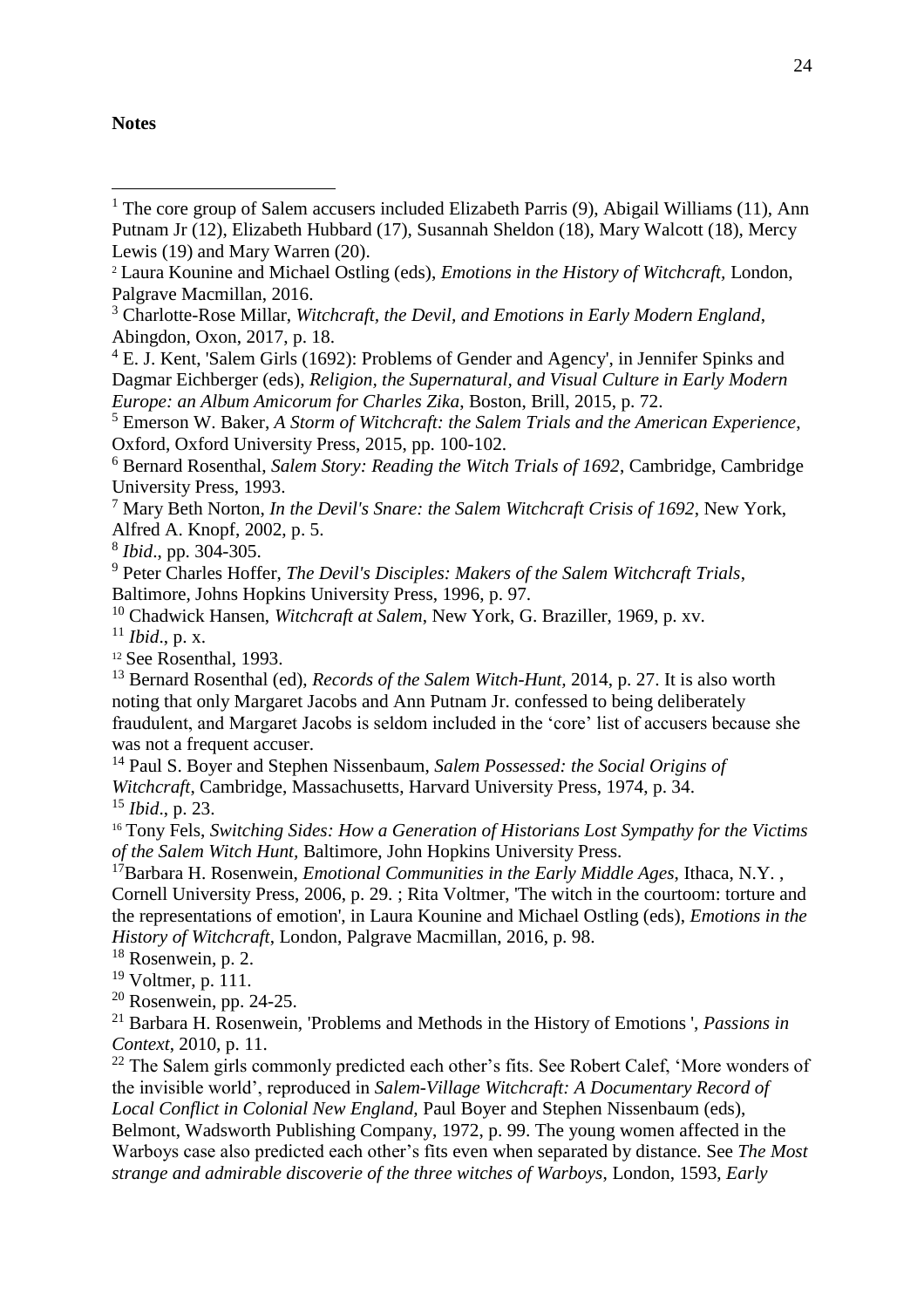*English Books Online*,

 $\overline{a}$ 

[http://gateway.proquest.com.ez.library.latrobe.edu.au/openurl?ctx\\_ver=Z39.88-](http://gateway.proquest.com.ez.library.latrobe.edu.au/openurl?ctx_ver=Z39.88-2003&res_id=xri:eebo&rft_id=xri:eebo:citation:57402346)

[2003&res\\_id=xri:eebo&rft\\_id=xri:eebo:citation:57402346,](http://gateway.proquest.com.ez.library.latrobe.edu.au/openurl?ctx_ver=Z39.88-2003&res_id=xri:eebo&rft_id=xri:eebo:citation:57402346) accessed 16 March 2018. <sup>23</sup> Kent, p. 75.

 $24$  The Salem witch-trials were undoubtedly the largest witch-hunt led by young female accusers, spanning over a year and involved the accusation of hundreds of people. The witchtrials spread to neighbouring Andover which held trials in 1693. See Bernard Rosenthal (ed), *Records of the Salem Witch-Hunt,* 2014, pp. 15-43.

<sup>25</sup> Rosenwein 2006, p. 26.

<sup>26</sup> Deposition of Ann Putnam Jr. v. Sarah Osburn, reproduced in *Records of the Salem Witch-Hunt,* Bernard Rosenthal (ed.), 2014, p. 139; Examination of Bridget Bishop, as recorded by Ezeiel Cheever, reproduced in *Records of the Salem Witch-Hunt,* Bernard Rosenthal (ed.), 2014, p. 184; Examination of Giles Cory, reproduced in *Records of the Salem Witch-Hunt,* Bernard Rosenthal (ed.), 2014, pp. 187-188; Examination of Job Tookey, reproduced in *Records of the Salem Witch-Hunt,* Bernard Rosenthal (ed.), 2014, p. 393.

<sup>27</sup> Carol F. Karlsen, *The Devil in the Shape of a Woman: Witchcraft in Colonial New England,* New York, Vintage Books, 1989, p. 235.

<sup>28</sup> Karen Harvey, 'The body', in Susan Broomhall (ed.), *Early Modern Emotions: An Introduction*, London, Routledge, 2017, p. 165.

<sup>29</sup> *The Most strange and admirable discoverie of the three witches of Warboys*, London, 1593, *Early English Books Online*,

[http://gateway.proquest.com.ez.library.latrobe.edu.au/openurl?ctx\\_ver=Z39.88-](http://gateway.proquest.com.ez.library.latrobe.edu.au/openurl?ctx_ver=Z39.88-2003&res_id=xri:eebo&rft_id=xri:eebo:citation:57402346) [2003&res\\_id=xri:eebo&rft\\_id=xri:eebo:citation:57402346,](http://gateway.proquest.com.ez.library.latrobe.edu.au/openurl?ctx_ver=Z39.88-2003&res_id=xri:eebo&rft_id=xri:eebo:citation:57402346) accessed 16 March 2018.

<sup>30</sup> Letter of Thomas Brattle, reproduced in *Narratives of the Witchcraft Cases 1648-1706*, G. L. Burr (ed.), New York, Barnes & Noble, p. 171.

<sup>31</sup> Examination of Abigail Soames, reproduced in *Records of the Salem Witch-Hunt,* Bernard Rosenthal (ed.), 2014, pp. 268-269.

<sup>32</sup> For examples of mimicry see: Examination of Martha Cory, reproduced in *Records of the Salem Witch-Hunt,* Bernard Rosenthal (ed.), 2014, pp. 144-147; Examination of Rebecca Nurse, reproduced in *Records of the Salem Witch-Hunt,* Bernard Rosenthal (ed.), 2014, pp. 157-159; Examination of Giles Cory, reproduced in *Records of the Salem Witch-Hunt,* Bernard Rosenthal (ed.), 2014, pp. 187-188.

<sup>33</sup> Deposition of Samuel Parris, Thomas Putnam, & Ezekiel Cheever v. Sarah Good, Sarah Osburn, & Tituba, reproduced in *Records of the Salem Witch-Hunt,* Bernard Rosenthal (ed.), 2014, p. 137; Examination of Deliverance Hobbs, reproduced in *Records of the Salem Witch-Hunt,* Bernard Rosenthal (ed.), 2014, p. 213.

<sup>34</sup> Examination of Nehemiah Abbott Jr, reproduced in *Records of the Salem Witch-Hunt,* Bernard Rosenthal (ed.), 2014, p. 205.

<sup>35</sup> Examination of Mary Esty, reproduced in *Records of the Salem Witch-Hunt,* Bernard Rosenthal (ed.), 2014, pp. 208-209.

<sup>36</sup> Examination of Bridget Bishop, as Recorded by Ezekiel Cheever, reproduced in *Records of the Salem Witch-Hunt,* Bernard Rosenthal (ed.), 2014, p. 184.

<sup>37</sup> Examination of Sarah Cloyce & Elizabeth Procter, reproduced in *Records of the Salem Witch-Hunt,* Bernard Rosenthal (ed.), 2014, p. 174.

<sup>38</sup> Boyer and Nissenbaum, p. 30.

<sup>39</sup> *A tryal of witches at the assizes held at Bury St. Edmonds*, London, 1682, *Early English Books Online*,

[http://gateway.proquest.com.ez.library.latrobe.edu.au/openurl?ctx\\_ver=Z39.88-](http://gateway.proquest.com.ez.library.latrobe.edu.au/openurl?ctx_ver=Z39.88-2003&res_id=xri:eebo&rft_id=xri:eebo:citation:17151079)

[2003&res\\_id=xri:eebo&rft\\_id=xri:eebo:citation:17151079,](http://gateway.proquest.com.ez.library.latrobe.edu.au/openurl?ctx_ver=Z39.88-2003&res_id=xri:eebo&rft_id=xri:eebo:citation:17151079) accessed 16 March 2018, pp. 24- 30.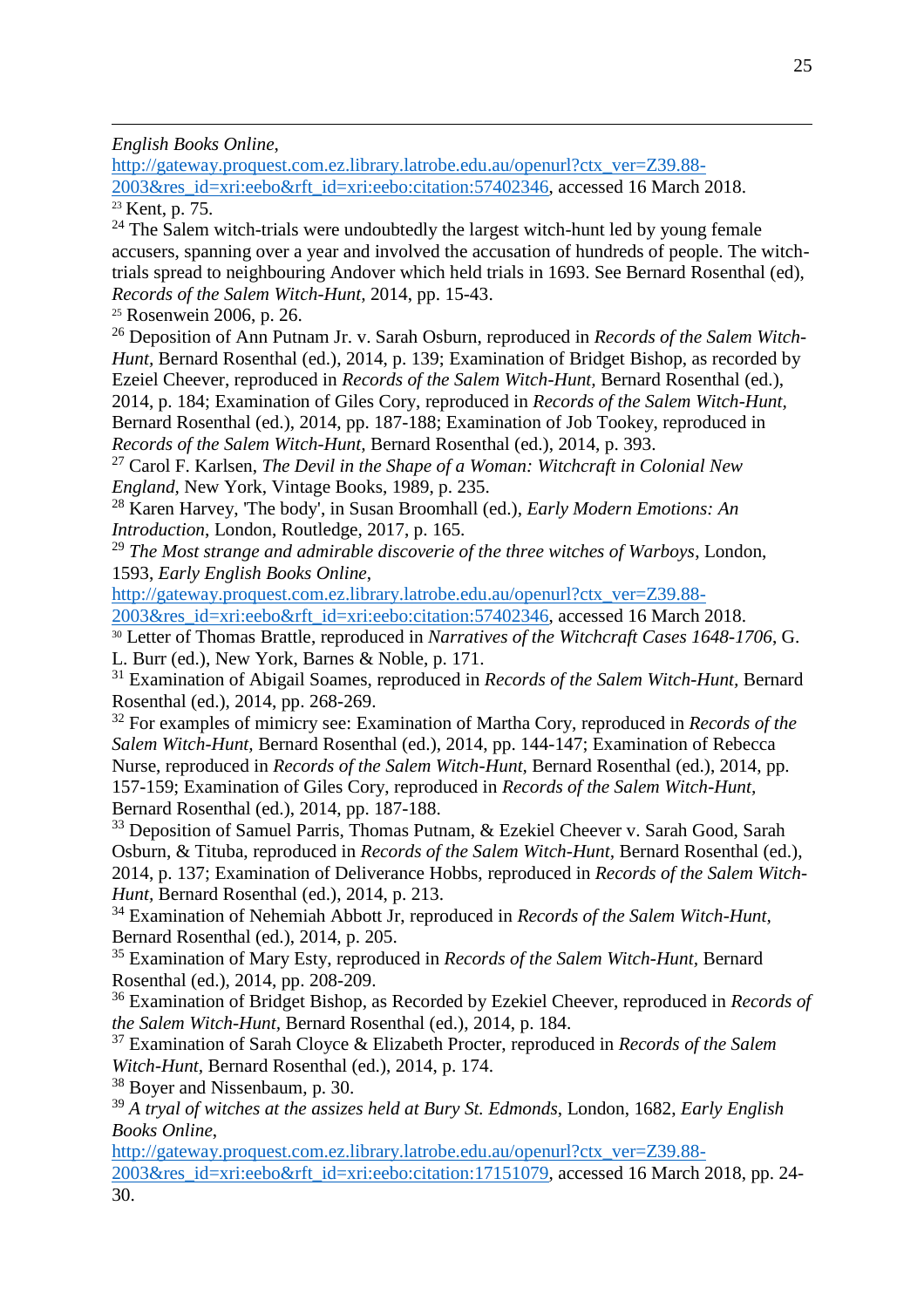$\overline{a}$ 

<sup>43</sup> Testimony of Abigail Williams v. Rebecca Nurse & Sarah Cloyce, reproduced in *Records of the Salem Witch-Hunt,* Bernard Rosenthal (ed.), 2014, p. 342.

<sup>44</sup> *Ibid*., pp. 13-14.

<sup>45</sup> *Ibid*, p. 39.

<sup>46</sup> *The Most strange and admirable discoverie of the three witches of Warboys*, London, 1593, *Early English Books Online*,

[http://gateway.proquest.com.ez.library.latrobe.edu.au/openurl?ctx\\_ver=Z39.88-](http://gateway.proquest.com.ez.library.latrobe.edu.au/openurl?ctx_ver=Z39.88-2003&res_id=xri:eebo&rft_id=xri:eebo:citation:57402346) [2003&res\\_id=xri:eebo&rft\\_id=xri:eebo:citation:57402346,](http://gateway.proquest.com.ez.library.latrobe.edu.au/openurl?ctx_ver=Z39.88-2003&res_id=xri:eebo&rft_id=xri:eebo:citation:57402346) accessed 16 March 2018.

<sup>47</sup> Jacqueline Van Gent, 'Witchcraft', in Susan Broomhall (ed.), *Early Modern Emotions: An Introduction*, London, Routledge, 2017, p. 292.

<sup>48</sup> Deposition of Ann Putnam Jr. v. George Burroughs, reproduced in *Records of the Salem Witch-Hunt,* Bernard Rosenthal (ed.), 2014, pp. 245-246; Examination of Martha Cory, reproduced in *Records of the Salem Witch-Hunt,* Bernard Rosenthal (ed.), 2014, pp. 143-148.

<sup>49</sup> *The Most strange and admirable discoverie of the three witches of Warboys*, London, 1593, *Early English Books Online*,

[http://gateway.proquest.com.ez.library.latrobe.edu.au/openurl?ctx\\_ver=Z39.88-](http://gateway.proquest.com.ez.library.latrobe.edu.au/openurl?ctx_ver=Z39.88-2003&res_id=xri:eebo&rft_id=xri:eebo:citation:57402346)

[2003&res\\_id=xri:eebo&rft\\_id=xri:eebo:citation:57402346,](http://gateway.proquest.com.ez.library.latrobe.edu.au/openurl?ctx_ver=Z39.88-2003&res_id=xri:eebo&rft_id=xri:eebo:citation:57402346) accessed 16 March 2018.

<sup>50</sup> *A tryal of witches at the assizes held at Bury St. Edmonds*, London, 1682, *Early English Books Online*,

[http://gateway.proquest.com.ez.library.latrobe.edu.au/openurl?ctx\\_ver=Z39.88-](http://gateway.proquest.com.ez.library.latrobe.edu.au/openurl?ctx_ver=Z39.88-2003&res_id=xri:eebo&rft_id=xri:eebo:citation:17151079)

[2003&res\\_id=xri:eebo&rft\\_id=xri:eebo:citation:17151079,](http://gateway.proquest.com.ez.library.latrobe.edu.au/openurl?ctx_ver=Z39.88-2003&res_id=xri:eebo&rft_id=xri:eebo:citation:17151079) accessed 16 March 2018, p. 20; *A tryal of witches at the assizes held at Bury St. Edmonds*, London, 1682, *Early English Books Online*,

[http://gateway.proquest.com.ez.library.latrobe.edu.au/openurl?ctx\\_ver=Z39.88-](http://gateway.proquest.com.ez.library.latrobe.edu.au/openurl?ctx_ver=Z39.88-2003&res_id=xri:eebo&rft_id=xri:eebo:citation:17151079) [2003&res\\_id=xri:eebo&rft\\_id=xri:eebo:citation:17151079,](http://gateway.proquest.com.ez.library.latrobe.edu.au/openurl?ctx_ver=Z39.88-2003&res_id=xri:eebo&rft_id=xri:eebo:citation:17151079) accessed 16 March 2018, p. 10. <sup>51</sup> Statement of Elizabeth Hubbard v. George Burroughs, reproduced in *Records of the Salem* 

*Witch-Hunt,* Bernard Rosenthal (ed.), 2014, p. 243. <sup>52</sup> John Canup, *Out of the Wilderness: the Emergence of an American Identity in Colonial* 

*New England,* Middletown, Connecticut, Wesleyan University Press, 1990, p. 48. <sup>53</sup> Kent, p. 75.

<sup>54</sup> *The Most strange and admirable discoverie of the three witches of Warboys*, London, 1593, *Early English Books Online*,

[http://gateway.proquest.com.ez.library.latrobe.edu.au/openurl?ctx\\_ver=Z39.88-](http://gateway.proquest.com.ez.library.latrobe.edu.au/openurl?ctx_ver=Z39.88-2003&res_id=xri:eebo&rft_id=xri:eebo:citation:57402346)

[2003&res\\_id=xri:eebo&rft\\_id=xri:eebo:citation:57402346,](http://gateway.proquest.com.ez.library.latrobe.edu.au/openurl?ctx_ver=Z39.88-2003&res_id=xri:eebo&rft_id=xri:eebo:citation:57402346) accessed 16 March 2018.

<sup>55</sup> Examination of Abigail Hobbs, reproduced in *Records of the Salem Witch-Hunt,* Bernard Rosenthal (ed.), 2014, p. 192.

<sup>56</sup> Examinations of Mary Lacey Jr., Mary Lacey Sr., & Ann Foster, reproduced in *Records of the Salem Witch-Hunt,* Bernard Rosenthal (ed.), 2014, p. 476.

<sup>57</sup> Rosenwein, 'Problems and Methods in the History of Emotions ', p. 21. <sup>58</sup> *Ibid*.

<sup>59</sup> Declaration of Mary Osgood, Mary Tyler, Deliverance Dane, Abigail Barker, Sarah Wilson Sr., & Hannah Tyler, reproduced in *Records of the Salem Witch-Hunt,* Bernard Rosenthal (ed.), 2014, pp. 737-738.

<sup>60</sup> Diane Purkiss, 'Fractious: Teenage Girls' Tales in and Out of Shakespeare'*,*in Mary Ellen Lamb and Karen Bamford (eds), *Oral Traditions and Gender in Early Modern Literary Texts,* Burlington, Ashgate, 2008, p. 58.

<sup>40</sup> *Ibid*., pp. 43-45.

<sup>41</sup> *Ibid*., p. 47.

<sup>42</sup> Kounine & Ostling, p. 3.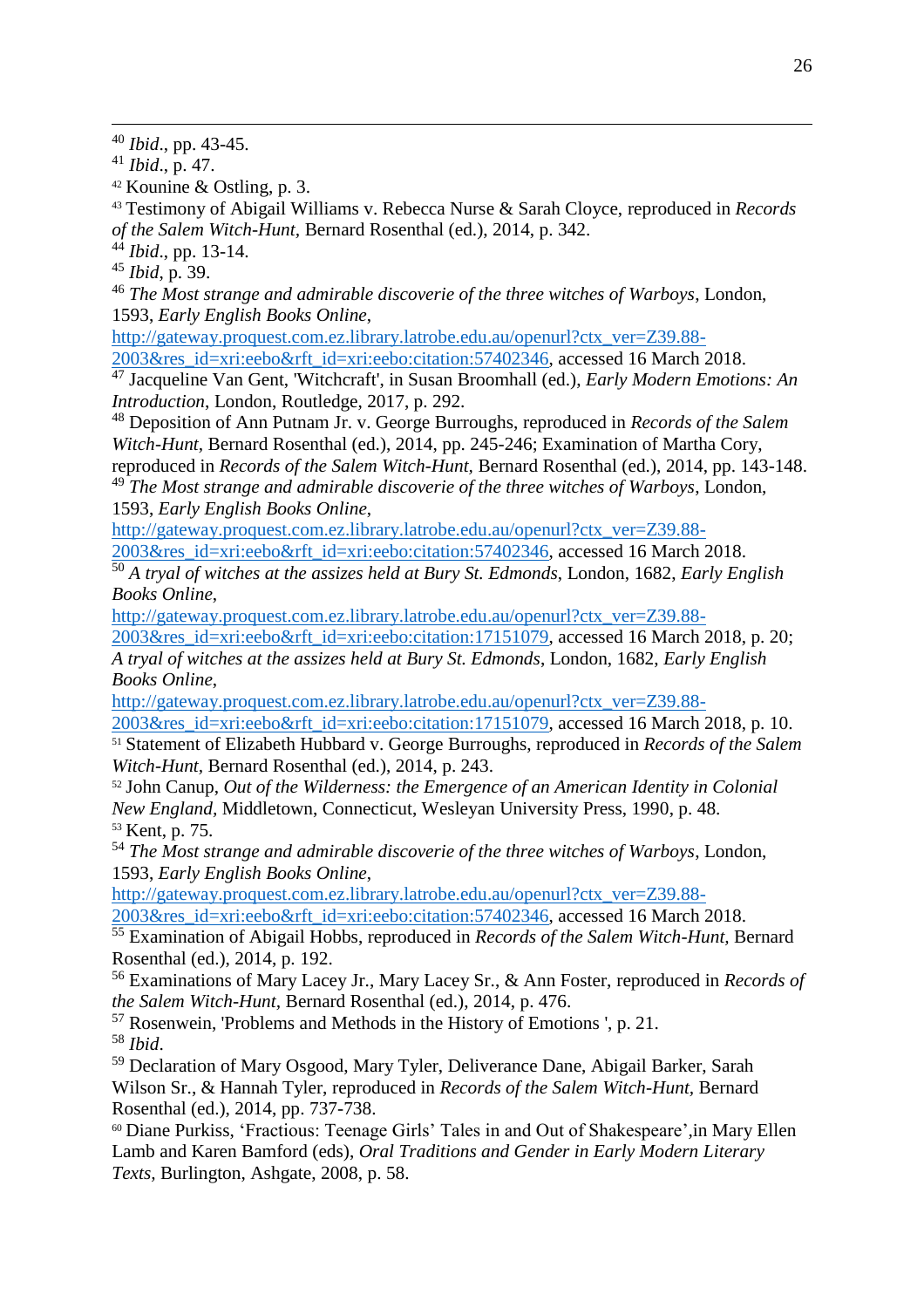<sup>61</sup> See Deposition of Ann Putnam Jr. v. Dorothy Good, reproduced in *Records of the Salem Witch-Hunt,* Bernard Rosenthal (ed.), 2014, p. 156; Examination of Bridget Bishop, as recorded by Ezekiel Cheever, reproduced in *Records of the Salem Witch-Hunt,* Bernard Rosenthal (ed.), 2014, p. 184.

<sup>62</sup> Examination of Sarah Cloyce & Elizabeth Procter, reproduced in *Records of the Salem Witch-Hunt,* Bernard Rosenthal (ed.), 2014, p. 173.

<sup>63</sup> Deodat Lawson, 'A brief and true narrative', reproduced in *Witch-Hunting in Seventeenth-Century New England: A Documentary History 1638-1692,* David D. Hall (ed.), Boston, Northeastern University Press, 1991, p. 283.

<sup>64</sup> Deposition of Mercy Lewis v. George Jacobs Sr., reproduced in *Records of the Salem Witch-Hunt,* Bernard Rosenthal (ed.), 2014, p. 252; Testimony of Abigail Williams v. Elizabeth Procter, reproduced in *Records of the Salem Witch-Hunt,* Bernard Rosenthal (ed.), 2014, p. 343.

<sup>65</sup> Deposition of Mercy Lewis v. George Burroughs, reproduced in *Records of the Salem Witch-Hunt,* Bernard Rosenthal (ed.), 2014, p. 245.

<sup>66</sup> Nathan Johnstone, 'The Protestant Devil: the experience of temptation in early modern England', *Journal of British Studies,* vol. 43, no. 2, 2004, p. 176.

<sup>67</sup> Robin Briggs, 'Emotion and affect in Lorraine witchcraft trials', in Laura Kounine and Michael Ostling (eds), *Emotions in the History of Witchcraft*, London, Palgrave Macmillan, 2016, p. 138.

<sup>68</sup> Edward Fairfax, *Daemonologia: A Discourse on Witchcraft,* London, Frederick Muller, 1971, p. 38; Samuel Willard, 'A brief account of a strange and unusual providence of God befallen to Elizabeth Knapp of Groton', reproduced in *Witch-Hunting in Seventeenth-Century New England: A Documentary History 1638-1692,* David D. Hall (ed.), Boston, Northeastern University Press, 1991, p. 200; Cotton Mather, 'A brand pluck'd out of the burning', reproduced in *Narratives of the Witchcraft Cases 1648-1706,* G. L. Burr (ed.), New York, Barnes and Noble, 1975, p. 269.

<sup>69</sup> See Karlsen.

 $\overline{a}$ 

<sup>70</sup> *The Most strange and admirable discoverie of the three witches of Warboys*, London, 1593, *Early English Books Online*,

[http://gateway.proquest.com.ez.library.latrobe.edu.au/openurl?ctx\\_ver=Z39.88-](http://gateway.proquest.com.ez.library.latrobe.edu.au/openurl?ctx_ver=Z39.88-2003&res_id=xri:eebo&rft_id=xri:eebo:citation:57402346) [2003&res\\_id=xri:eebo&rft\\_id=xri:eebo:citation:57402346,](http://gateway.proquest.com.ez.library.latrobe.edu.au/openurl?ctx_ver=Z39.88-2003&res_id=xri:eebo&rft_id=xri:eebo:citation:57402346) accessed 16 March 2018; Testimony of Mary Walcott v. Sarah Buckley, reproduced in *Records of the Salem Witch-Hunt,* Bernard Rosenthal (ed.), 2014, p. 285.

 $71$  Those accused of murder as well as witchcraft include Dorcas Hoar, George Burroughs, Bridget Bishop, John Willard, Martha Carrier, Rebecca Nurse, Job Tookey, Ann Dolliver, Sarah Good, Elizabeth Procter, John Procter, Martha Cory, Margaret Prince, Ann Pudeator, Alice Parker, Mary Bradbury and Giles Cory.

 $72$  There are also instances in which community rumour has clearly played a role, such as the accusation that Martha Carrier had murdered thirteen people in Andover. This accusation seems to be grounded in gossip, as thirteen people died in Andover during a smallpox outbreak in 1690 for which the Carrier family was accused of spreading. See David K. Goss, *The Salem Witch Trials: A Reference Guide*, Westport, Connecticut, Greenwood Press, 2008, pp. 87-88.

<sup>73</sup> Examination of Bridget Bishop, as Recorded by Samuel Parris, reproduced in *Records of the Salem Witch-Hunt,* Bernard Rosenthal (ed.), 2014, p. 185; Examination of Dorcas Hoar, as Recorded by Samuel Parris, reproduced in *Records of the Salem Witch-Hunt,* Bernard Rosenthal (ed.), 2014, p. 225; Examination of John Willard, reproduced in *Records of the Salem Witch-Hunt,* Bernard Rosenthal (ed.), 2014, pp. 286-288.